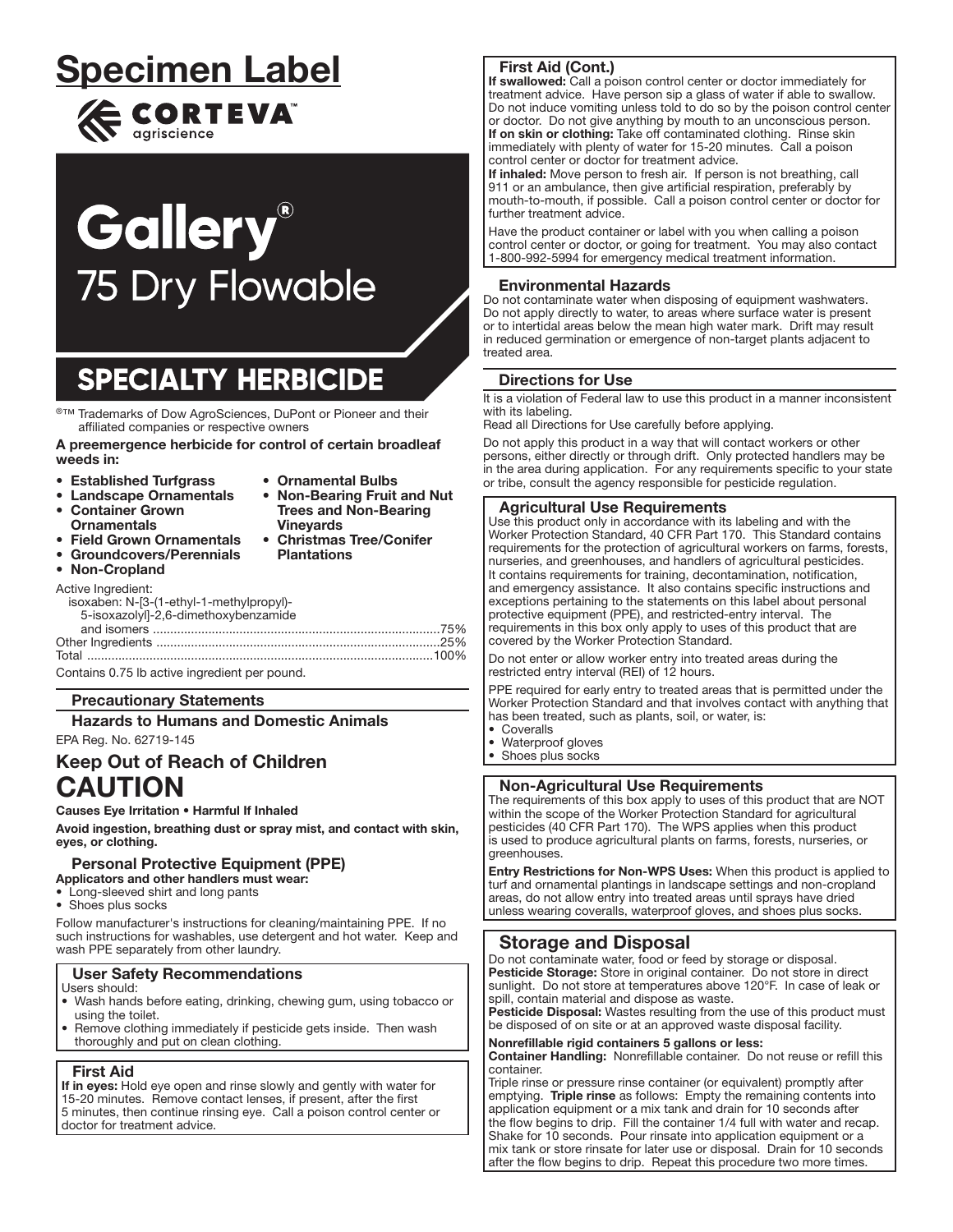## Storage and Disposal (Cont.)

Pressure rinse as follows: Empty the remaining contents into application equipment or a mix tank and continue to drain for 10 seconds after the flow begins to drip. Hold container upside down over application equipment or mix tank or collect rinsate for later use or disposal. Insert pressure rinsing nozzle in the side of the container, and rinse at about 40 psi for at least 30 seconds. Drain for 10 seconds after the flow begins to drip. Then offer for recycling if available or puncture and dispose of in a sanitary landfill, or by incineration, or by other procedures allowed by state and local authorities.

#### Nonrefillable nonrigid containers:

Container Handling: Nonrefillable container. Do not reuse or refill this container. Completely empty bag into application equipment. Then offer for recycling if available, or dispose of in a sanitary landfill, or by incineration, or by other procedures allowed by state and local authorities.

#### Refillable rigid containers larger than 5 gal:

Container Handling: Refillable container. Refill this container with pesticide only. Do not reuse this container for any other purpose. Cleaning the container before final disposal is the responsibility of the person disposing of the container. Cleaning before refilling is the responsibility of the refiller. To clean the container before final disposal, empty the remaining contents from this container into application equipment or a mix tank. Fill the container about 10% full with water and, if possible, spray all sides while adding water. If practical, agitate vigorously or recirculate water with the pump for two minutes. Pour or pump rinsate into application equipment or rinsate collection system. Repeat this rinsing procedure two more times. Then offer for recycling if available, or puncture and dispose of in a sanitary landfill, or by incineration, or by other procedures allowed by state and local authorities.

#### Nonrefillable rigid containers larger than 5 gal:

Container Handling: Nonrefillable container. Do not reuse or refill this container.

Triple rinse or pressure rinse container (or equivalent) promptly after emptying. Triple rinse as follows: Empty the remaining contents into application equipment or a mix tank. Fill the container 1/4 full with water. Replace and tighten closures. Tip container on its side and roll it back and forth, ensuring at least one complete revolution, for 30 seconds. Stand the container on its end and tip it back and forth several times. Turn the container over onto its other end and tip it back and forth several times. Empty the rinsate into application equipment or a mix tank or store rinsate for later use or disposal. Repeat this procedure two more times. Pressure rinse as follows: Empty the remaining contents into application equipment or a mix tank and continue to drain for 10 seconds after the flow begins to drip. Hold container upside down over application equipment or mix tank or collect rinsate for later use or disposal. Insert pressure rinsing nozzle in the side of the container, and rinse at about 40 psi for at least 30 seconds. Drain for 10 seconds after the flow begins to drip. Then offer for recycling if available, or puncture and dispose of in a sanitary landfill, or by incineration, or by other procedures allowed by state and local authorities.

#### General Information

Ļ

Gallery® 75 Dry Flowable specialty herbicide is a preemergence product for control of certain broadleaf weeds in established turfgrass, landscape ornamentals, container grown ornamentals, field grown ornamentals, groundcovers/perennials, ornamental bulbs, non-bearing fruit and nut trees and non-bearing vineyards, Christmas tree/conifer plantations and non-cropland areas. Apply Gallery 75 Dry Flowable in late summer to early fall, in early spring, or anytime prior to germination of target weeds, or immediately after cultivation.

#### Use Precautions and Restrictions

Gallery 75 Dry Flowable controls weeds germinating from seed. Gallery 75 Dry Flowable does not control established weeds, or weeds growing from stolons, rhizomes, or root pieces. Existing weeds should be controlled by cultivation or with postemergence herbicides. Weed residues, prunings, and trash should be removed or thoroughly mixed into the soil prior to application. Soil in non-turfgrass areas should be in good condition and free of clods at the time of application. Gallery 75 Dry Flowable is stable on the soil surface for up to 21 days, but must be incorporated by moisture to be effective. A single rainfall or sprinkler irrigation of 0.5 inches or more, or flood irrigation after application, is necessary to activate Gallery 75 Dry Flowable. If Gallery 75 Dry Flowable is not activated by rainfall or irrigation within 21 days after application, erratic weed control may result. In non-turfgrass areas, if weeds emerge due to lack of rainfall or irrigation, shallow cultivation to a depth of 1 to 2 inches will incorporate the herbicide and destroy existing weeds.

#### Treatment of Turfgrass or Ornamental Species Not Listed on the Label

Although this label contains a large number of ornamental species, it is not possible to include all of the ornamental plants that may be encountered in nursery or landscape settings. Users who wish to use Gallery 75 Dry Flowable on a plant species not listed on this label may determine the suitability for such use by treating a small area or small number of plants at a specified rate. Prior to treatment of larger areas, the treated area/plants should be observed for any sign of herbicidal injury during 30 to 60 days of typical growing conditions. The user assumes the responsibility for any plant damage or other liability resulting from use of Gallery 75 Dry Flowable on species not listed on this label.

Chemigation: Do not apply Gallery 75 Dry Flowable through any type of irrigation system.

Not for sale, use or distribution in New York State.

#### Application Directions

Apply Gallery 75 Dry Flowable with a properly calibrated low pressure herbicide sprayer that provides uniform spray distribution. Nozzle screens should be no finer that 50 mesh (50 mesh is finer than 16 mesh). In-line screens and strainers should be no finer than 16 mesh. Apply Gallery 75 Dry Flowable in 10 gallons or more of water carrier per acre. As the spray volume decreases, the importance of accurate calibration and uniform application increases. Take precautions to avoid spray drift when applying Gallery 75 Dry Flowable. Drift may result in reduced germination or emergence of non-target plants adjacent to the treated area. Maintain agitation from mixing through application. Avoid boom overlaps that will increase rates above those specified. Calibrate application equipment prior to use according to manufacturer's directions. Check calibration frequently to be sure equipment is working properly and distributing spray uniformly.

#### Mixing Directions

#### Gallery 75 Dry Flowable - Alone

Check to be sure spray equipment is clean and not contaminated with other herbicides. Using clean water, fill the tank to 1/2 of the final volume required and start agitation. Slowly add the required quantity of Gallery 75 Dry Flowable to the spray tank, continue agitation and complete filling the tank. Maintain agitation during filling and throughout application. Agitation should be sufficient to create a rippling or rolling action on the liquid's surface. Sparger pipe agitation generally provides the best agitation. In-line screens and strainers should be no finer than 16 mesh.

If spraying and agitation is stopped, Gallery 75 Dry Flowable may settle to the bottom of the spray tank. If settling occurs, material must be resuspended before continuing spray application. Clean the spray tank, lines and screens thoroughly after use.

#### Application Rate Conversion Table for Gallery 75 Dry Flowable

| 0.25 | 7.0  |
|------|------|
| 0.38 | 10.5 |
| 0.50 | 14.0 |
|      |      |

Repeat applications of 1 lb or more per acre of Gallery 75 Dry Flowable should not be made sooner than 60 days after a previous application of Gallery 75 Dry Flowable. Do not apply more than a total of 4 lb of Gallery 75 Dry Flowable per acre within a 12-month period.

Note: The container cap for Gallery 75 Dry Flowable may be used to measure the amount of product required for small areas. When filled to the level of the inner lip, the cap contains approximately 1/2 oz, which is the amount of Gallery 75 Dry Flowable needed to treat an area of 1000 sq ft at a rate equivalent to 1.33 lb per acre.



When filled to this level, container cap contains 1/2 oz (14 grams) of Gallery 75 Dry Flowable.

#### Gallery 75 Dry Flowable - Tank Mix

Gallery 75 Dry Flowable may be applied in tank mix combination with labeled rates of other products provided (1) the tank mix product is labeled for the timing and method of application for the use site to be treated; (2) tank mixing with Gallery 75 Dry Flowable is not prohibited by the label of the tank mix product; and (3) the tank mix combination is compatible as determined by a "jar test" described in the Tank Mix Compatibility Testing section below.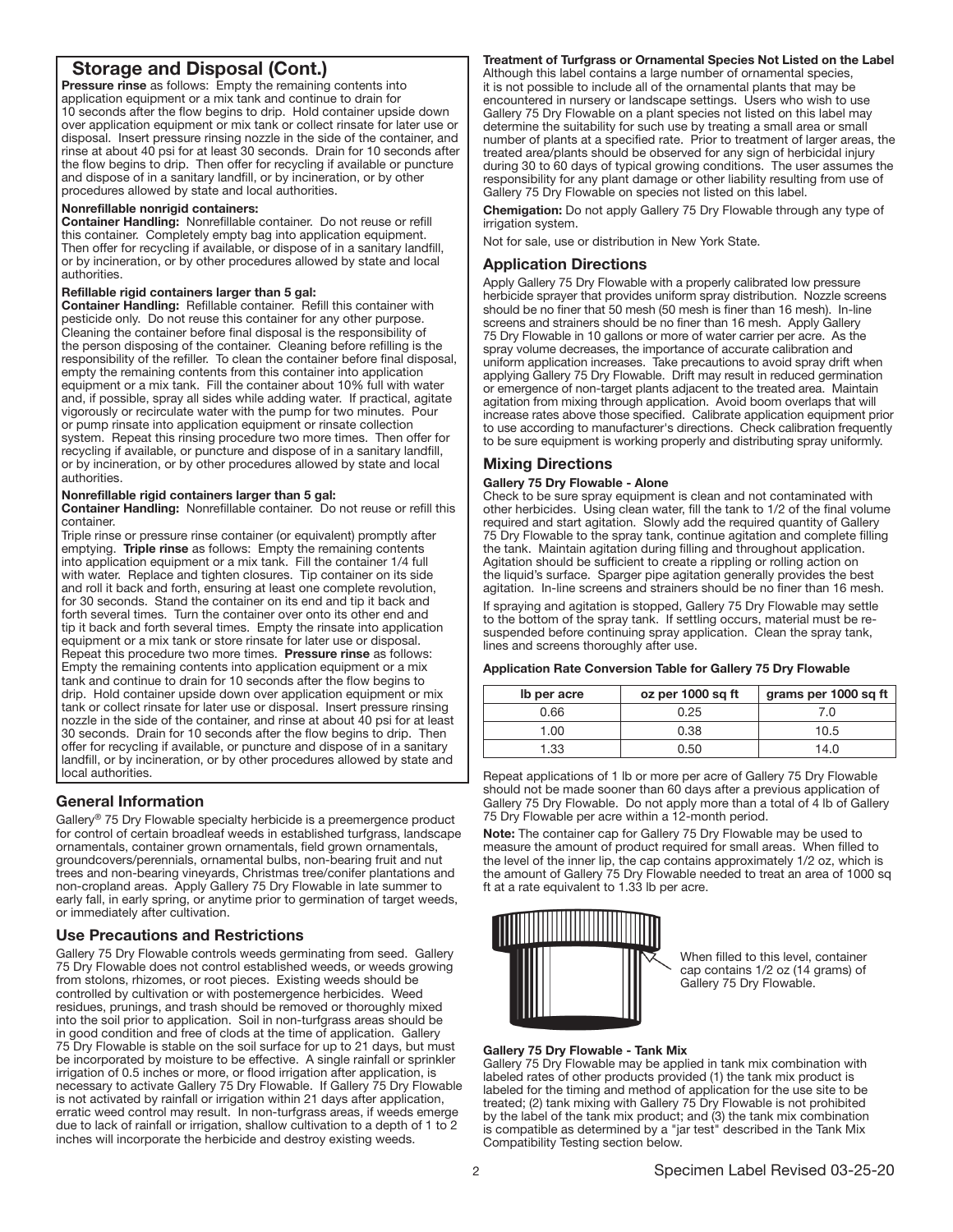Add Gallery 75 Dry Flowable to the spray tank as described above and fill the spray tank to 3/4 of the final volume required. Add other formulations in this order: (1) other dry flowables, (2) wettable powders, (3) aqueous suspensions, (4) flowables, (5) liquids, (6) solutions and emulsifiable or liquid concentrates. Allow two to three minutes between the addition of each product and agitate continuously until each product is completely dispersed in water. Maintain agitation during filling and through application. If a build up of materials is observed on the walls of the spray tank, wash the tank with soapy water between fillings, rinse and then continue the spraying operation. Follow label directions for each material added to the tank.

Tank Mix Compatibility Testing: A jar test is recommended prior to tank mixing to ensure compatibility of Gallery 75 Dry Flowable and other pesticides. Use a clear glass quart jar with lid and mix the tank mix ingredients in their relative proportions. Invert the jar containing the mixture several times and observe the mixture for approximately 1/2 hour. If the mixture balls-up, forms flakes, sludges, jels, oily films or layers, or other precipitates, it is not compatible and the tank mix combination should not be used.

#### Weeds Controlled or Suppressed

Weeds controlled when applied at 0.66 lb per acre (0.25 oz or 7 grams per 1000 sq ft):

bursage, annual *Ambrosia acanthicarpa* burweed, lawn chickweed, common clover, white *Trifolium repens* cudweed, purple *Gnaphalium purpureum* filaree, redstem *Erodium cicutarium* fleabane, blackleaved<br>fleabane, dwarf groundcherry, lanceleaf *Physalis angulata* horseweed *Conyza canadensis* lambsquarters, common<br>mallow, little mallow, little *Malva parviflora* mustard, wild *Sinapis arvensis* nightshade, black *Solanum nigrum* pepperweed, Virginia *Lepidium virginicum* pigweed *Amaranthus* spp. pineappleweed *Matricaria discoidea* plantain, slender *Plantago heterophylla* radish, wild *Raphanus raphanistrum* ragweed, common *Ambrosia artemisiifolia* rocket, London *Sisymbrium irio* shepherd's-purse *Capsella bursa-pastoris* sibara *Sibara virginica* sowthistle, annual *Sonchus oleraceus* speedwell, purslane *Veronica peregrina* thistle, Russian *Salsola tragus*

Common Name Scientific Name

aster, slender *Symphyotrichum divaricatum* celery, wild *Cyclospermum leptophyllum* fiddleneck, coast *Amsinckia menziesii* var. *intermedia* fleabane, dwarf *Conyza ramosissima* Lamium amplexicaule Polygonum aviculare<br>Chenopodium album mustard, Indian *Brassica juncea* Portulaca oleracea **Polygonum pensylvanicum** 

Weeds controlled when applied at 1 lb per acre (0.38 oz or 10.5 grams per 1000 sq ft):

bittercress, hairy *Cardamine hirsuta* brassbuttons, southern<br>carrot, wild carrot, wild *Daucus carota* chamber-bitter *Phyllanthus urinaria* dandelion *Taraxacum officinale* eclipta *Eclipta prostrata* galinsoga, hairy *Galinsoga quadriradiata* geranium, Carolina *Geranium carolinianum* ladysthumb *Polygonum persicaria* mallow, common marestail (see horseweed) mayweed, chamomile *Anthemis cotula*<br>morningglory, ivyleaf *Ipomoea hederacea* morningglory, ivyleaf

## **Common Name**<br>
aster heath Symphyotrichum<br>
Symphyotrichum

telegraphplant *Heterotheca grandiflora*

aster, heath *Symphyotrichum ericoides* **Cardamine oligosperma**  $C$ erastium fontanum ssp. vulgare Lactuca serriola<br>*Malva neglecta* 

#### Weeds controlled when applied at 1 lb per acre (0.38 oz or 10.5 grams per 1000 sq ft): (Cont.)

**Common Name**<br>mustard, black **S**rassica nigra mustard, black<br>pennywort plantain, bracted *Plantago aristata* plantain, broadleaf *Plantago major* plantain, buckhorn *Plantago lanceolata* rockpurslane, redmaids *Calandrinia c*<br> *Calandrinia*<br> *Cida spinosa* sida, prickly<br>sorrell. red speedwell, thymeleaf<br>spurge, hyssop  $s$ weetclover, yellow woodsorrel, yellow

Hydrocotyle spp.<br>Plantago aristata Phytolacca americana<br>Calandrinia ciliata Rumex acetosella<br>Veronica serpyllifolia spurge, hyssop *Chamaesyce hyssopifolia* Chamaesyce maculata<br>Melilotus officinalis tansymustard, green *Descurainia pinnata ssp. brachycarpa*

#### Weeds controlled when applied at 1.33 lb per acre (0.5 oz or 14 grams per 1000 sq ft):

Common Name Scientific Name

burclover, California *Medicago polymorpha* eveningprimrose *Oenothera* spp.<br>
fescue. rattail *CONDERA CONDERA Vulpia myuros* fescue, rattail<br>filaree, whitestem filaree, whitestem *Erodium moschatum*  $a$ roundsel, common jimsonweed *Datura stramonium* kochia *Kochia scoparia* mullein, turkey *Croton setigerus* nettle, burning oxtongue, bristly *Picris echioides* pimpernel, scarlet *Anagallis arvensis* sowthistle, spiny<br>spurge, petty sunflower *Helianthus* spp. swinecress *Coronopus didymus* woodsorrel, creeping

dogfennel *Eupatorium capillifolium* Chenopodium murale<br>Senecio vulgaris knotweed, silversheath *Polygonum argyrocoleon* **Medicago lupulina** Euphorbia peplus spurge, prostrate *Chamaesyce humistrata* Garduus nutans willoweed, panicle *Epilobium brachycarpum*

Weeds partially controlled or suppressed when applied at 1.33 lb per acre (0.5 oz or 14 grams per 1000 sq ft):

dock, curly *Rumex crispus*

**Common Name**<br>
bindweed, field **Scientific Name**<br>
Convolvulus arvei bindweed, field *Convolvulus arvensis* carpetweed *Mollugo verticillata* mallow, Venice *Hibiscus trionum* milkweed, honeyvine *Cynanchum laeve* morningglory, tall *Ipomoea purpurea* pusley, Florida

#### Uses

#### Established Turfgrass

Use Gallery 75 Dry Flowable as a preemergence treatment for control of certain broadleaf weeds in established cool season and warm season turfgrass.

Apply Gallery 75 Dry Flowable anytime prior to germination of target weeds.

Note: Refer to the General Information section of this label for use precautions and restrictions and information on mixing and application, application rates, and weeds controlled prior to using this product.

#### Tank Mixing

Gallery 75 Dry Flowable may be tank mixed with Dimension® herbicide and applied as a preemergence treatment to broaden the spectrum of annual grass and broadleaf weed control. Gallery 75 Dry Flowable may also be applied as a separate treatment to supplement the effectiveness of Team® 2G herbicide in cool and warm season turfgrass. Gallery 75 Dry Flowable may be tank mixed with postemergence broadleaf herbicides registered for use on established turfgrass to control existing broadleaf weeds to provide residual preemergence broadleaf weed control. Applied as directed, Gallery 75 Dry Flowable in tank mix with other products registered for use on turfgrass will provide control of susceptible weed species listed on the respective labels. When using Gallery 75 Dry Flowable in tank mix combinations with other products, read and follow all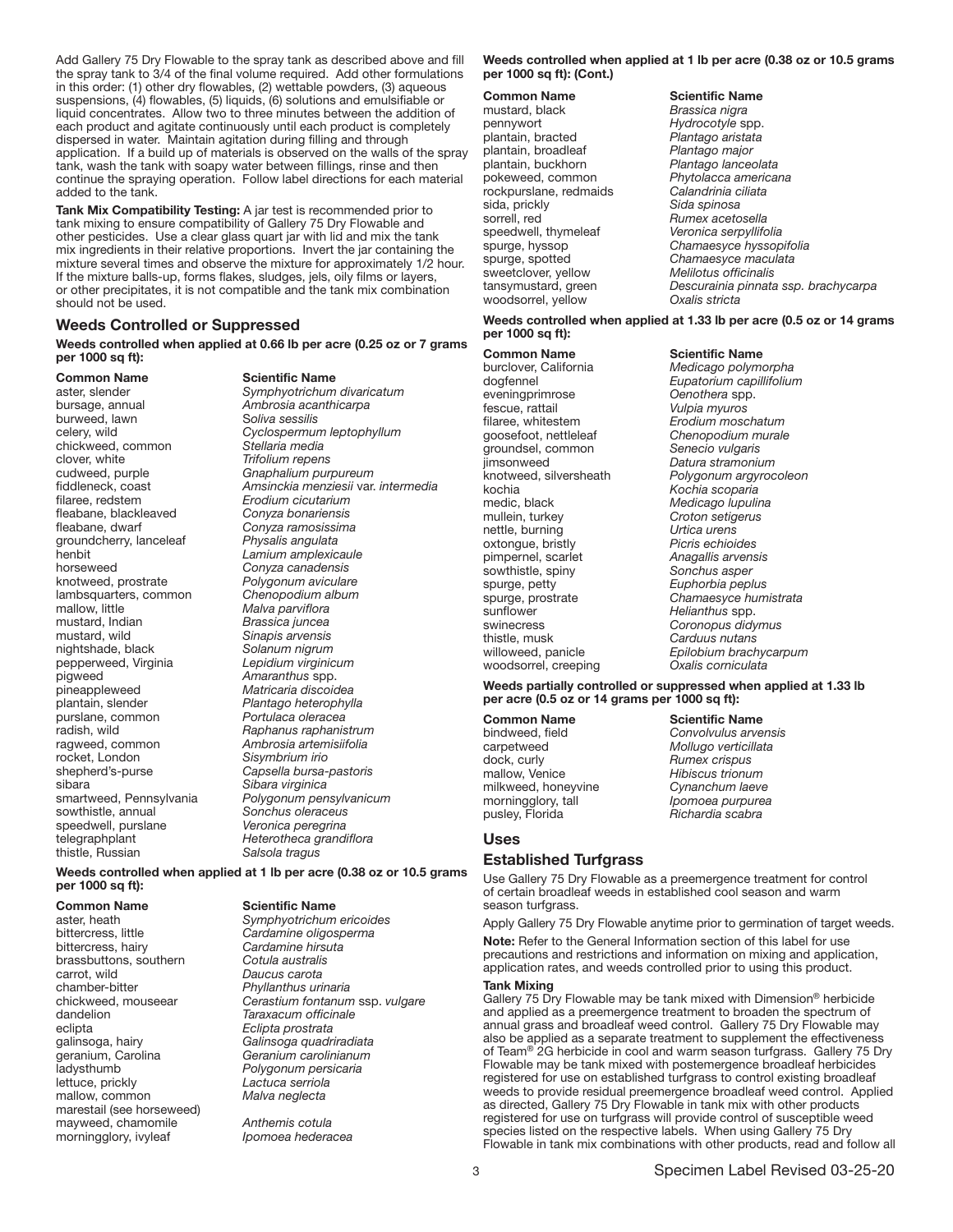applicable use directions, precautions, and limitations on the respective product labels. Refer to tank mix instructions for Gallery 75 Dry Flowable in the Mixing Directions section.

#### Specific Use Precautions and Restrictions:

Apply Gallery 75 Dry Flowable to newly seeded turfgrass (including overseeded turfgrass) only after seedlings are established (three leaf stage and tillering) and well rooted. Do not overseed established turfgrass sooner than 60 days following an application of Gallery 75 Dry Flowable.

- Do not apply Gallery 75 Dry Flowable to golf course putting greens.
- Do not apply Gallery 75 Dry Flowable to dichondra.
- Do not apply Gallery 75 Dry Flowable to turfgrass grown for seed.

Use Gallery 75 Dry Flowable on the following turfgrass species:

| <b>Common Name</b> |  |
|--------------------|--|
|                    |  |

#### **Scientific Name**

Established Cool Season Turfgrass

bentgrass, creeping *Agrostis stolonifera* bentgrass, colonial *Agrostis tenuis* bluegrass, Kentucky *Poa pratensis* fescue, chewing *Festuca rubra var. commutata* fescue, creeping red *Festuca rubra* fescue, sheeps *Festuca ovina* fescue, tall *Festuca arundinaceae* ryegrass, perennial *Lolium perenne*

#### Established Warm Season Turfgrass<sup>1</sup>

| bahiagrass                                  | P. |
|---------------------------------------------|----|
| bermudagrass                                | С  |
| buffalograss                                | в  |
| centipedegrass                              | F. |
| fescue, tall (growing in warm season areas) | F  |
| St. Augustinegrass                          | S  |
| zoysiagrass                                 | Z  |
| zovsiagrass                                 | 7  |

bahiagrass *Paspalum notatum* bermudagrass *Cynodon dactylon* buffalograss *Buchloe dactyloides* centipedegrass *Eremochloa ophiuroides* fescue, tall (growing in warm season areas) *Festuca arundinaceae* St. Augustinegrass *Stenotaphrum secundatum* zoysiagrass *Zoysia japonica* zoysiagrass *Zoysia tenuifolia*

<sup>1</sup>Sprigged Warm Season Turfgrass: Use Gallery 75 Dry Flowable postsprigging as a preemergence treatment for control of certain broadleaf weeds in warm season turfgrass. Apply anytime after sprigging in the following turfgrass species: bermudagrass, bahiagrass, St. Augustinegrass, centipedegrass and buffalograss. Do not apply more than 1 lb of Gallery 75 Dry Flowable per acre during the establishment phase for newly sprigged warm season turfgrass. Do not apply Gallery 75 Dry Flowable to varieties of dwarf-type bermudagrass or to any turfgrass species being sprigged on golf course tees or greens.

#### Ornamental Plantings and Non-Bearing Fruit and Nut Trees and Non-Bearing Vineyards

Use Gallery 75 Dry Flowable as a preemergence treatment for control of certain broadleaf weeds in landscape ornamentals, container grown ornamentals, field grown ornamentals, groundcovers/perennials, and nonbearing fruit and nut trees and non-bearing vineyards.

Apply Gallery 75 Dry Flowable anytime prior to germination of target weeds or immediately after cultivation.

Note: Refer to the General Information section of this label for use precautions and restrictions and information on mixing and application, application rates, and weeds controlled prior to using this product.

#### Tank Mixing

Gallery 75 Dry Flowable may be tank mixed with Roundup or other postemergence herbicides registered for control of existing unwanted vegetation in ornamental plantings and non-bearing fruit and nut trees and non-bearing vineyards and to provide residual preemergence broadleaf weed control. Gallery 75 Dry Flowable may also be tank mixed with Dimension and applied preemergence to provide broad spectrum control of annual grasses and broadleaf weeds in ornamental areas and non-bearing fruit and nut trees and non-bearing vineyards. Applied as directed, tank mixes of Gallery 75 Dry Flowable will provide control of susceptible weed species listed on the respective labels. When using Gallery 75 Dry Flowable in tank mix combination with other products, read and follow all applicable use directions, precautions, and limitations on the respective product labels. Refer to tank mix instructions for Gallery 75 Dry Flowable in the Mixing Directions section.

Note: Do not apply sprays containing Roundup over the top of ornamental plants. Extreme care must be exercised to prevent contact of sprays containing Roundup with foliage or stems of turfgrass, trees, shrubs, or other desirable vegetation since severe damage or death may result. If spraying Roundup in areas adjacent to desirable plants, use a shield to prevent spray from contacting foliage or stems of desirable plants.

#### Specific Use Precautions and Restrictions:

Injury may be incurred if Gallery 75 Dry Flowable is applied in the following manner. Grower assumes all risk if Gallery 75 Dry Flowable is applied to:

- Nursery, forest, or Christmas tree: seedling beds, cutting beds, or transplant beds
- Unrooted liners or cuttings that have been planted in pots for the first time • Pots less than six inches wide
- Groundcovers until they are established and well rooted
- Bedding plants or areas where bedding plants will be planted or transplanted within one year after application

Do not apply Gallery 75 Dry Flowable to newly transplanted ornamentals, nursery stock, groundcovers, ornamental bulbs, non-bearing fruit and nut trees or non-bearing vineyards until soil or potting media has been settled by packing and irrigation or rainfall and no cracks are present or plant injury may occur.

Applications of Gallery 75 Dry Flowable over the top of plants with newly forming buds may cause injury. Possible plant injury may be avoided by application as a directed spray to the soil surface beneath ornamental plants.

When planting into a site treated with Gallery 75 Dry Flowable in the past 8 months, use untreated soil as fill around roots when replacing plants or injury may occur.

Note: Injury to certain ornamental plants has been observed following application of Gallery 75 Dry Flowable. To avoid plant injury, do not use Gallery 75 Dry Flowable for weed control in the following ornamental plant species:

| <b>Scientific Name</b>                   | <b>Common Name</b>          |
|------------------------------------------|-----------------------------|
| Ajuga spp.                               | bugleweed or ajuga          |
| Brassica spp.                            | mustard                     |
| Echinacea purpurea                       | purple coneflower           |
| Euonymus alatus 'Compacta'               | dwarf burning bush          |
| Euphorbia spp.                           | spurge                      |
| Hydrangea spp.                           | hydrangea                   |
| Iberis spp.                              | candytuft                   |
| Juniperus horizontalis 'Prince of Wales' | Prince of Wales juniper     |
| Melaleuca quinquenervia                  | cajeput tree                |
| Rhododendron caroliniaum                 | Carolina rhododendron       |
| Rhododendron catawbiense                 | roseum elegans rhododendron |
| 'Roseum elegans'                         |                             |
| Sedum spp.                               | stonecrop                   |
| Yucca recurvifolia                       | green vucca                 |

Gallery 75 Dry Flowable may be used in the culture of the following established plant species: (Note: Limitations on treatment methods)

**Treatment** 

#### **Trees**

| <b>Scientific Name</b>            | <b>Common Name</b>              | Method <sup>1</sup> |
|-----------------------------------|---------------------------------|---------------------|
| Abies balsamea                    | balsam fir                      | C, F                |
| Abies concolor                    | white or concolor fir           | F                   |
| Abutilon hybridum                 | albus-flowering maple           | C, F                |
|                                   | luteus-flowering maple          | C, F                |
|                                   | roseus-flowering maple          | C, F                |
|                                   | tangerine-flowering maple       | C, F                |
|                                   | vesuvius red-flowering maple    | F                   |
| Acer ginnala                      | flame maple                     | F                   |
| Acer rubrum                       | red maple                       | F                   |
|                                   | red sunset maple                | F                   |
| Acer saccharinum                  | silver maple                    | C, F                |
| Acoelorrhaphe whrightii           | Everglades palm                 | C, F                |
| Albizia julibrissin               | silk tree                       | C, F                |
| Alsophila australis               | Australian tree fern            | C, F                |
| Archontophoenix<br>cunninghamiana | king palm                       | C, F                |
| Areacastrum romanzoffianum        | queen palm                      | C, F                |
| Araucaria heterophylla            | Norfolk island pine             | C, F                |
| Bauhinia galpinii                 | red bauhinia                    | C, F                |
| Betula nigra                      | river birch                     | C, F                |
| Betula papyrifera                 | paper birch                     | F.                  |
| Betula pendula                    | European white birch            | C, F                |
| <b>Brachychiton populneus</b>     | bottle tree                     | C, F                |
| Bucida buceras                    | black olive                     | F                   |
| Ceratonia siliqua                 | carob                           | F                   |
| Cercis canadensis                 | redbud                          | C, F                |
| Chamaecyparis obtusa              | filicoides-fernspray cypress    | F                   |
|                                   | gracilis-slender hinoki cypress | F                   |
| Chamaecyparis pisifera            | sawara-false cypress            | F                   |
|                                   | squarrosa-moss cypress          | F                   |
| Chamaedorea cataractarum          | cat palm                        | F                   |
|                                   | palm                            | C, F                |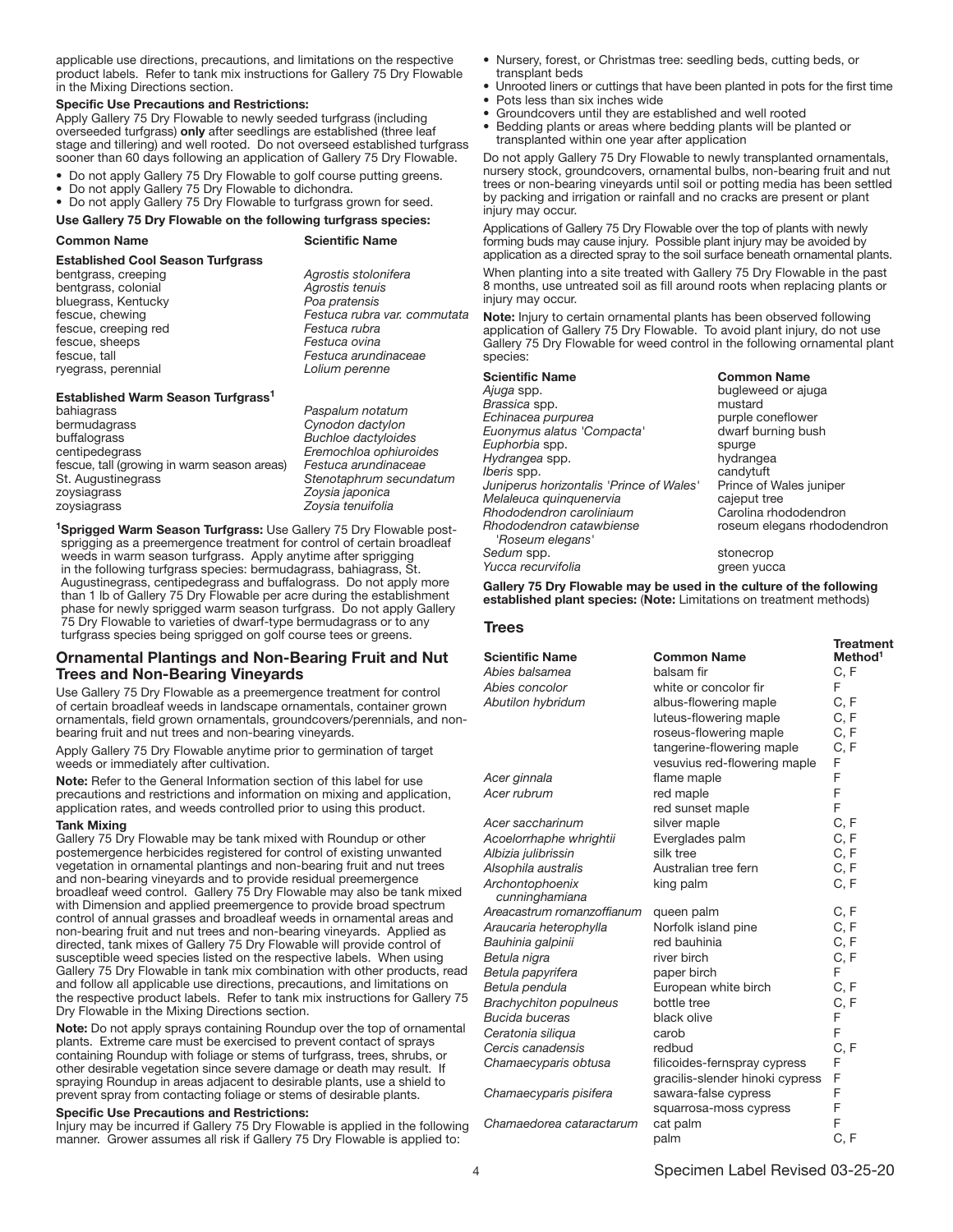## Trees (Cont.)

| <b>Scientific Name</b>                                                       | <b>Common Name</b>                                     | <b>Treatment</b><br>Method <sup>1</sup> |
|------------------------------------------------------------------------------|--------------------------------------------------------|-----------------------------------------|
| Chamaedorea costaricana                                                      | palm                                                   | C, F                                    |
| Chamaedorea elegans                                                          | parlor palm                                            | C, F                                    |
| Chamaerops humilis                                                           | Mediterranean fan palm                                 | C, F                                    |
| Cornus florida                                                               | cloud nine dogwood                                     | C, F                                    |
|                                                                              | flowering dogwood                                      | C, F                                    |
| Cornus kousa                                                                 | kousa dogwood                                          | C, F                                    |
| Crataegus viridis                                                            | green hawthorn                                         | F                                       |
| Cryptomeria japonica                                                         | Japanese cryptomeria                                   | C, F<br>F                               |
| Cupaniopsis anacardioides<br>Cupressus arizonicus<br>or glabra               | carrot wood<br>Arizona cypress                         | F                                       |
| Cupressus ariz 'Blue Pyramid'<br>Cupressocyparis leylandii<br>'Emerald Isle' | blue pyramid cypress<br>emerald isle leyland cypress   | C, F<br>C, F                            |
| Cupressocyparis leylandii<br>'Naylor's Blue'                                 | Naylor's blue leyland cypress                          | C, F                                    |
| <b>Cupressus sempervirens</b>                                                | Italian cypress                                        | C, F                                    |
| Cupressus                                                                    | glauca Italian cypress                                 | C, F                                    |
| sempervirens 'Glauca'                                                        |                                                        |                                         |
| Cycas revoluta                                                               | sago palm<br>Russian olive                             | C, F<br>C, F                            |
| Elaeagnus angustifolia<br>Elaeagnus x ebbengei                               | gilt edge elaegnus                                     | C, F                                    |
| 'Gilt edge'<br>Eucalyptus camaldulensis                                      |                                                        | F                                       |
| Eucalyptus cinerea                                                           | red gum eucalyptus<br>mealy eucalyptus                 | F                                       |
|                                                                              | silver dollar eucalyptus                               | F                                       |
| Eucalyptus microtheca<br>Eucalyptus sideroxylon                              | coolibah tree<br>red ironbark eucalyptus               | C, F<br>F                               |
| Fagus sylvatica                                                              | European beech                                         | C, F                                    |
| Ficus benjamina                                                              | ficus                                                  | C, F                                    |
|                                                                              | mini ficus                                             | C, F                                    |
| Fraxinus udhei                                                               | shamel ash                                             | C, F                                    |
| Ginkgo biloba                                                                | ginkgo (maidenhair tree)                               | F                                       |
| Gleditsia triacanthos var.<br>inermis                                        | thornless honeylocust                                  | F                                       |
| Gleditsia triacanthos var.<br>inermis                                        | shademaster honeylocust                                | F                                       |
| Heteromeles arbutiflora                                                      | toyon                                                  | F                                       |
| Illicium floridanum                                                          | Florida anise-tree                                     | C, F                                    |
| Juniperus virginiana                                                         | eastern redcedar                                       | C, F<br>C, F                            |
| Leptospermum scoparium                                                       | New Zealand tea tree<br>ruby glow New Zealand tea tree | F                                       |
| Liquidambar styraciflua                                                      | American sweetgum                                      | F                                       |
| Magnolia grandiflora                                                         | southern magnolia                                      | C, F                                    |
| Magnolia soulangeana                                                         | saucer magnolia                                        | C, F                                    |
| Magnolia stellata                                                            | royal star magnolia                                    | C, F                                    |
| Malus sargentii                                                              | crabapple non-bearing                                  | C, F                                    |
| Morus alba                                                                   | white mulberry                                         | F                                       |
| Musa aluminata                                                               | banana                                                 | C, F                                    |
| Oxydendrum arboreum                                                          | sourwood                                               | C, F                                    |
| Picea abies                                                                  | pendula-weeping<br>Norway spruce                       | C, F                                    |
|                                                                              | repens-spreading<br>Norway spruce                      | C, F                                    |
|                                                                              | Norway spruce                                          | C, F<br>C, F                            |
| Picea glauca<br>Picea glauca 'Conica'                                        | white spruce<br>dwarf alberta spruce                   | F                                       |
| Picea pungens                                                                | Colorado spruce                                        | C, F                                    |
| Picea pungens 'Glauca'                                                       | Colorado blue spruce                                   | C, F                                    |
| Picea pungens 'Hoopsia'                                                      | hoopsi blue spruce                                     | C, F                                    |
| Picea pungens 'Koster'                                                       | koster blue spruce                                     | F                                       |
| Pinus aristata                                                               | bristlecone pine                                       | F                                       |
| Pinus canariensis                                                            | canary Island pine                                     | F                                       |
| Pinus contorta                                                               | shore pine, beach pine                                 | F                                       |
| Pinus eldarica                                                               | eldarica pine                                          | C, F                                    |
| Pinus leucodermis                                                            | Bosnian pine                                           | C, F                                    |
| Pinus mugo var. pumilio                                                      | pumilio mugo pine                                      | C, F                                    |
| Pinus nigra                                                                  | Austrian black pine                                    | C, F                                    |
| Pinus radiata                                                                | monterey pine<br>eastern white pine                    | F<br>C, F                               |
| Pinus strobus                                                                |                                                        |                                         |

## Trees (Cont.)

| r                                             |                                           | <b>Treatment</b>    |
|-----------------------------------------------|-------------------------------------------|---------------------|
| <b>Scientific Name</b>                        | <b>Common Name</b>                        | Method <sup>1</sup> |
|                                               | white pine                                | C, F                |
| Pinus sylvestris                              | columnar Scotch pine                      | C, F                |
|                                               | Scotch pine                               | C, F                |
| Pinus thunbergii                              | Japanese black pine                       | C, F                |
| Platanus occidentalis                         | American sycamore                         | F                   |
| Platanus racemosa                             | California sycamore                       | F                   |
| Podocarpus spp.                               | podocarpus                                | F                   |
| Populus deltoides                             | cottonwood                                | F                   |
| Prosopis chilensis                            | Chilean mesquite                          | C, F                |
| Prunus yedoensis                              | voshino flowering cherry                  | F                   |
| Prunus caroliniana                            | Carolina laurel cherry                    | C, F                |
|                                               | bright 'n tight Carolina<br>laurel cherry | C, F                |
| Prunus laurocerasus                           | English laurel                            | C, F                |
| Quercus ilicifolia                            | bear oak                                  | F                   |
| Quercus palustris                             | pin oak                                   | F                   |
| Quercus phellos                               | willow oak                                | C, F                |
| Quercus rubra                                 | red oak                                   | C, F                |
| Quercus virginiana                            | live oak                                  | C, F                |
| Ravenea rivularis                             | majesty palm                              | C, F                |
| Salix babylonica                              | Babylon weeping willow                    | F                   |
| Salix matsudana 'Torulosa'                    | corkscrew willow                          | F                   |
| Sequoiadendron giganteum                      | giant seguoia                             | F                   |
| Sequoia sempervirens                          | coast redwood                             | C, F                |
| Swietenia mahogani                            | mahogany                                  | F                   |
| Syagrus romanzoffianum                        | queen palm                                | C, F                |
| Tabebuia caraiba                              | yellow tab                                | F                   |
| Trachycarpus fortunei                         | windmill palm                             | C.F                 |
| Tsuga canadensis                              | eastern hemlock                           | C, F                |
| Ulmus parvifolia                              | Chinese elm                               | F                   |
| Washingtonia robusta                          | California fan palm                       | C, F                |
| Washingtonia robusta                          | Mexican fan palm                          | F                   |
| Zamia furfuracea                              | cardboard palm                            | C, F                |
| <sup>1</sup> C=container grown, F=field grown |                                           |                     |

Shrubs

|                                                             |                           | <b>Treatment</b>    |
|-------------------------------------------------------------|---------------------------|---------------------|
| Scientific Name                                             | <b>Common Name</b>        | Method <sup>1</sup> |
| Abelia x grandiflora                                        | Edward goucher abelia     | C, F                |
|                                                             | glossy abelia             | C, F                |
|                                                             | sunrise variegated abelia | C, F                |
| Acacia abyssinica                                           | abyssinica acacia         | C, F                |
| Acacia redolens                                             | prostrate acacia          | C, F                |
| Acacia stenophylla                                          | shoestring acacia         | C, F                |
| Acalypha wilkesiana                                         | copper leaf               | C, F                |
| Acer ginnala                                                | amur maple                | C, F                |
| Acer palmatum                                               | coral bark Japanese maple | C, F                |
| Acer palmatum                                               | dwarf Japanese maple      | C, F                |
| Agave americana                                             | century plant             | F                   |
| Amelanchier alnifolia                                       | Saskatoon serviceberry    | C, F                |
| Andromeda polifolia                                         | bog rosemary              | C, F                |
| Anisodontea hypomandarum                                    | cape mallow               | C, F                |
| Arctostaphlos uva-ursi                                      | bearberry                 | C, F                |
| Ardisia japonica                                            | chirimen marlberry        | C, F                |
| Armeria maritima 'Bloodstone'                               | bloodstone sea thrift     | C, F                |
| Artemesia lactiflora                                        | white mugwort             | C, F                |
| Athyrium nipponimcum                                        | Japanese painted fern     | C, F                |
| Aucuba japonica 'Goldstrike'                                | Japanese laurel           |                     |
| Baccharis pilularis                                         | coyotebush                | F                   |
| Berberis x gladwynensii                                     | William Penn barberry     | C, F                |
| Berberis mentorensis                                        | mentor barberry           | C, F                |
| Berberis thunbergii 'Aurea'                                 | golden Japanese barberry  | F                   |
| Berberis thunbergii var.<br>atropurpurea 'Crimson<br>Pygmy' | crimson pygmy barberry    | C, F                |
| Berberis thunbergii var.<br>atropurpurea 'Rose Glow'        | rose glow red barberry    | C, F                |
| Berberis thunbergii var.<br>atropurpurea                    | redleaf Japanese barberry | F                   |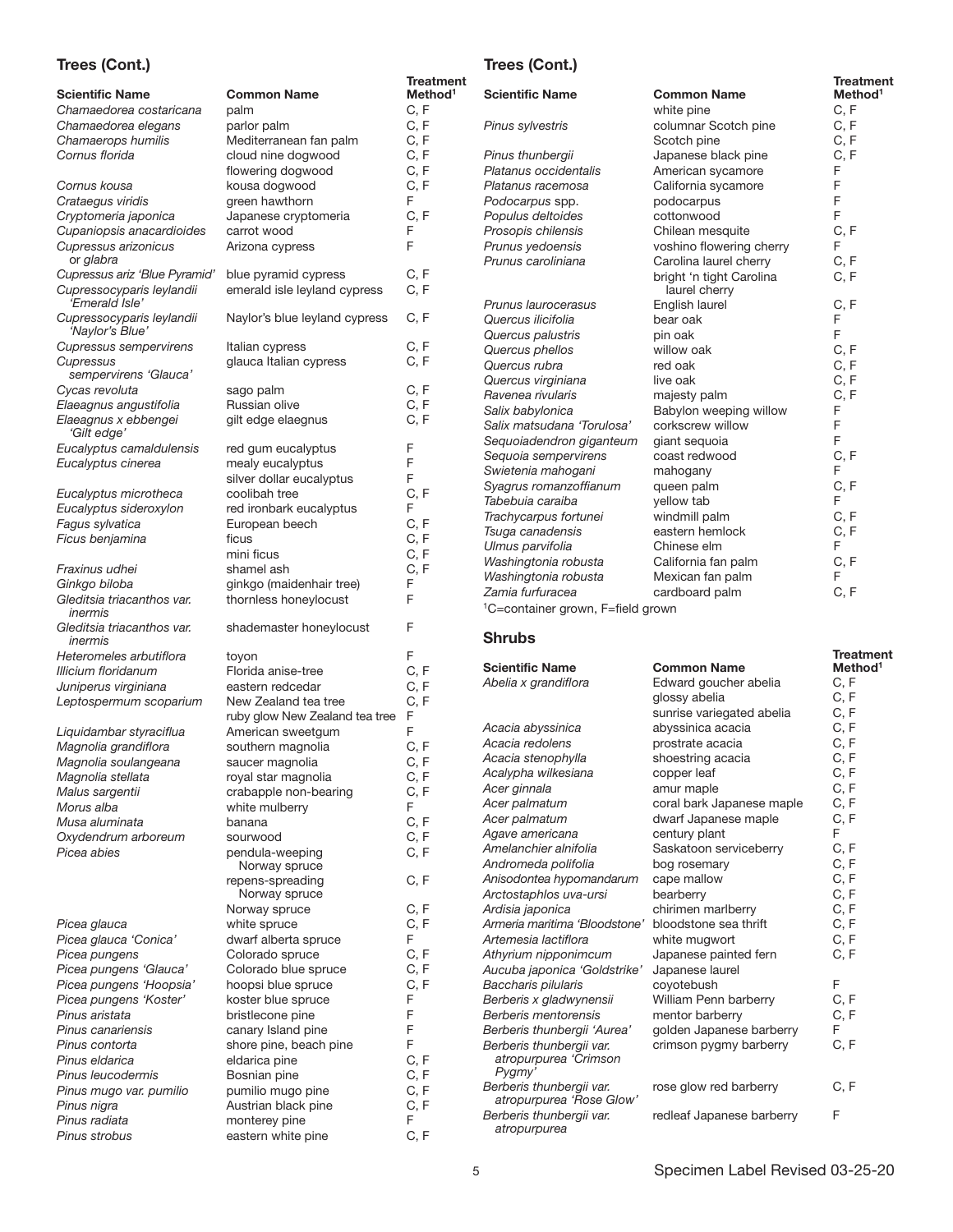## Shrubs (Cont.)

|                                                                                  |                                               | <b>Treatment</b>            |
|----------------------------------------------------------------------------------|-----------------------------------------------|-----------------------------|
| <b>Scientific Name</b><br>Berberis thunbergii var.<br>atropurpurea 'Cherry Bomb' | <b>Common Name</b><br>cherry bomb barberry    | Method <sup>1</sup><br>C, F |
| Bougainvillea spp.                                                               | Barbara karst                                 | C, F                        |
|                                                                                  | California gold                               | C, F                        |
|                                                                                  | pink pixie                                    | C, F                        |
|                                                                                  | scarlet o'hara                                | C, F                        |
|                                                                                  | temple fire                                   | C, F                        |
|                                                                                  | Texas dawn                                    | C, F                        |
| Bougainvillea 'Purple Queen'                                                     |                                               | C, F                        |
| Bougainvillea 'Rosenka'                                                          | purple queen bougainvillea                    | C, F                        |
|                                                                                  | rosenka bougainvillea<br>green beauty boxwood | C, F                        |
| Buxus microphylla var.<br>japonica 'Green Beauty'<br>Buxus microphylla var.      | Japanese littleleaf boxwood                   | F                           |
| japonica<br>Buxus microphylla var.<br>Koreana                                    | Korean boxwood                                | F                           |
| <b>Buxus sempervirens</b>                                                        | common boxwood                                | C, F                        |
| Buxus x 'Green velvet'                                                           | green velvet boxwood                          | C, F                        |
| Callistemon citrinus                                                             | lemon bottlebrush                             | F                           |
| Callistomen citrinus 'Little<br>John'                                            | little John lemon bottlebrush                 | C, F                        |
| Callistemon viminalis                                                            | weeping bottlebrush                           | C, F                        |
| Calluna vulgaris                                                                 | spring torch Scotch heather                   | C, F                        |
| Camellia japonica                                                                | camellia                                      | C, F                        |
| Caryopteris clandonensis                                                         | blue mist bluebeard                           | C, F                        |
| Caryopteris x clandonen 'Blk<br>night'                                           | dark knight bluebeard                         | C, F                        |
| Cassia artemisioides                                                             | feathery cassia                               | C, F                        |
| Cassis, eremophila                                                               | senna                                         | C, F                        |
| Ceanothus spp.                                                                   | wild lilac                                    | F                           |
| Cephalotaxus harringtonia var.<br>drupacae                                       | Japanese plum yew                             | C, F                        |
| Cerastium tomentosum                                                             | snow-in-summer                                | C, F                        |
| Ceratostigma plumbaginoides                                                      | dwarf plumbago                                | C, F                        |
| Ceratosigma willmottianum                                                        | Chinese plumbago                              | C, F                        |
| Chaenomeles japonica                                                             | orange flowering quince                       | C, F                        |
| Chamaecyparis obtusa                                                             | kosteri cypress                               | C, F                        |
|                                                                                  | nana-dwarf hinoki cypress                     | C, F                        |
|                                                                                  | torulosa cypress                              | C, F                        |
| Chamaecyparis pisifera                                                           | baileyi-dogwood                               | F                           |
|                                                                                  | flaviramea-dogwood                            | F                           |
|                                                                                  | sawara-false cypress                          | F                           |
|                                                                                  | squarrosa minima cypress                      | C, F                        |
|                                                                                  | filifera-thread cypress                       | C, F                        |
| Chrysalidocarpus lutescens                                                       | areca palm                                    | F                           |
| Clethra alnifolia                                                                | summersweet                                   | C, F                        |
| Cleyera japonica                                                                 | Japanese cleyera                              | C, F                        |
| Colonema pulchrum                                                                | pink breath of heaven                         | C, F                        |
| Convolvus cneorum                                                                | bush morning glory                            | C, F                        |
| Convolvulus mauritanicus                                                         | ground morningglory                           | C, F                        |
| Cornus alba                                                                      | sibirica-Siberian dogwood                     | C, F                        |
| Cornus sericea                                                                   | baileyi redosier dogwood                      | F                           |
|                                                                                  | flaviramea yellowtwig dogwood                 | F                           |
| Corylus americanus 'Contorta'                                                    | Harry Lauder's walking stick                  | C, F                        |
| Cotinus coggygria                                                                | royal purple smoke tree                       | C, F                        |
| Cotinus dammeri                                                                  | coral beauty smoke tree                       | C, F                        |
|                                                                                  | eichholz smoke tree                           | C, F                        |
| Cotoneaster adpressus                                                            | praecox-early cotoneaster                     | C, F                        |
| Cotoneaster apiculatus                                                           | cranberry cotoneaster                         | C, F                        |
| Cotoneaster congestus                                                            | Pyrenees cotoneaster                          | C, F                        |
| Cotoneaster dammeri                                                              | bearberry cotoneaster                         | C, F                        |
| Cotoneaster himalayan                                                            | Himalayan cotoneaster                         | C, F                        |
| Cotoneaster horizontalis                                                         | rock cotoneaster                              | C, F                        |
| Cycas revoluta                                                                   | sago palm                                     | C, F                        |
| Cyrtomium fortunei                                                               | holly fern                                    | C, F                        |
| Cytisus praecox                                                                  | hollandia-warminster broom                    | C, F                        |
| Cytisus scoparius                                                                | lena-Scotch broom                             | C, F                        |
| Cytisus spp.                                                                     | holandia-Scotch broom                         | F                           |
|                                                                                  | allgold warminster broom                      | C, F                        |
|                                                                                  | lilac time broom                              | C, F                        |

## Shrubs (Cont.)

| <b>Scientific Name</b>                | <b>Common Name</b>                 | <b>Treatment</b><br>Method <sup>1</sup> |
|---------------------------------------|------------------------------------|-----------------------------------------|
| Dalea greggii                         | trailing indigo bush               | C, F                                    |
| Daphne cneorum                        | rose daphne                        | C, F                                    |
| Daphne odora                          | fragrant daphne                    | C, F                                    |
| Deutzia crenata                       | nakiana-dwarf deutzia              | C, F                                    |
| Deutzia gracilis                      | slender gracilis                   | C, F                                    |
| Dodonea viscosa                       | hopseed bush                       | F                                       |
| Enkianthus companulatus               | red-veined enkianthus              | C, F                                    |
| Elaeagnus pungens                     | fruitland silver berry             | C, F                                    |
| Erica cinerea                         | purple bell heather                | C, F                                    |
| Erica vagans                          | cornish heather                    | C, F                                    |
| Erica x darleyensa                    | Mediterranean pink heather         | C, F                                    |
| Escalonia spp.                        | escallonia                         | C, F                                    |
| Eugenia myritifolia                   | teenie genie brushcherry           | C, F                                    |
| Eugenia myrtifolia 'Globulus'         | dwarf brush cherry                 | C, F                                    |
| Euonymus fortunei                     | canadale gold euonymus             | C, F                                    |
|                                       | emerald 'n gold euonymus           | F                                       |
|                                       | sunspot euonymus                   | C, F                                    |
| Euonymus japonicus                    | silver king euonymus               | F                                       |
|                                       | chollipo euonymus                  | C, F                                    |
|                                       | gold spot euonymus                 | C, F                                    |
|                                       | silver princess euonymus           | C, F                                    |
|                                       | variegated evergreen euonymus      | C, F                                    |
| Euonymus kiatschovicus                | spreading euonymus                 | C, F                                    |
| Euonymus kiatschovicus<br>'Manhattan' | Manhattan euonymus                 | C, F                                    |
| Euonymus vegetus                      | bigleaf wintercreeper              | C, F                                    |
| Fatsia japonica                       | Japanese aralia                    | C, F                                    |
| Felicia amelloides                    | blue marguerite                    | C, F                                    |
| Forsythia x intermedia                | border forsythia                   | C, F                                    |
| Forsythia x 'Spring glory'            | spring glory forsythia             | C, F                                    |
| Fuchsia x "Santa Claus'               | Santa Claus fuchsia                | C, F                                    |
| Gardenia jasminoides                  | August beauty gardenia             | C, F                                    |
|                                       | gardenia                           | C, F                                    |
|                                       | miniature gardenia                 | C, F                                    |
|                                       | radican gardenia                   | C, F                                    |
| Gaultheria procumbens                 | wintergreen                        | C, F                                    |
| Gaultheria shallon                    | salal/lemon leaf                   | C, F                                    |
| Gelsemium sempervirens                | Carolina jessamine                 | C, F                                    |
| Genista pilosa                        | woadwaxen                          | C, F                                    |
| Hamamelis virginiana                  | common witch hazel                 | C, F                                    |
| Hardenbergia violacea                 | lilac vine                         | C, F                                    |
| Hebe buxifolia                        | boxleaf hebe                       | C, F                                    |
| Hibiscus rosa-sinensis                | ross estey-hibiscus                | C, F                                    |
| Hibiscus syriacus                     | red bird rose of sharon            | C, F                                    |
|                                       | red heart rose of sharon           | ۲.                                      |
|                                       | woodbridge rose of sharon          | C, F                                    |
| llex aquifolium                       | Balkans English holly              | F                                       |
|                                       | gold coast English holly           | F                                       |
| Ilex x aquipernyi                     | San Jose holly                     | C, F                                    |
| llex x attenuata                      | Savannah holly                     | C, F                                    |
| llex cassine                          | cassine holly                      | C, F                                    |
| llex cornuta                          | burford holly                      | C, F                                    |
|                                       | dwarf burford holly                | C, F                                    |
|                                       | needlepoint holly                  | C, F                                    |
|                                       | Chinese holly                      |                                         |
| llex crenata                          | compacta-dwarf Japanese holly C, F |                                         |
|                                       | convexa holly                      | C, F                                    |
|                                       | dwarf Chinese holly                | C, F                                    |
|                                       | green luster holly                 | C, F                                    |
|                                       | helleri-heller's Japanese holly    | C, F                                    |
|                                       | hetzii's Japanese holly            | C, F                                    |
| llex crenata 'Steeds'                 | steeds Japanese holly              | C, F                                    |
|                                       | stokesii Japanese holly            | C, F                                    |
| llex glabra                           | compacta-compact<br>inkberry holly | C, F                                    |
|                                       | nordica-inkberry holly             | C, F                                    |
| llex glabra<br>llex x meserveae       | blue boy holly                     | C, F                                    |
|                                       | blue girl holly                    | C, F                                    |
|                                       | China boy holly                    | C, F                                    |
|                                       |                                    |                                         |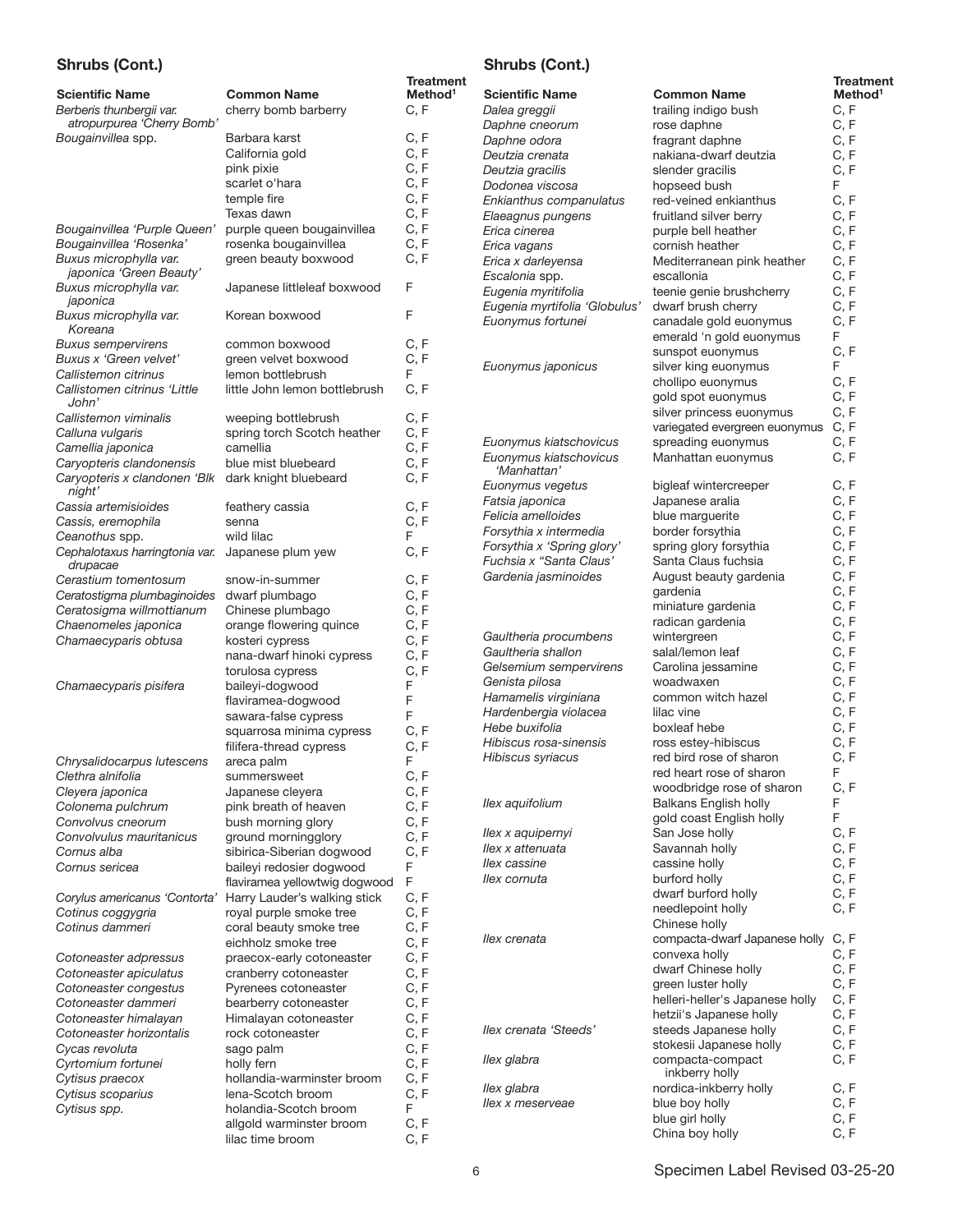## Shrubs (Cont.)

|                                           |                                       | <b>Treatment</b>    |
|-------------------------------------------|---------------------------------------|---------------------|
| <b>Scientific Name</b>                    | <b>Common Name</b>                    | Method <sup>1</sup> |
|                                           | China girl holly                      | C, F                |
|                                           | ebony magic holly                     | F                   |
| llex x 'Nellie Stevens'                   | Nellie R. Stevens holly               | C, F                |
| llex opaca                                | American holly                        | C, F                |
| llex vomitoria                            | nana-dwarf yaupon holly               | C, F                |
|                                           | pendula-weeping yaupon holly          | C, F                |
|                                           | yaupon holly                          | C, F                |
| Illicium annisatum                        | mystery gardenia                      | C, F                |
| Itea virginica                            | Henry's garnet sweetspire             | C, F                |
| Ixora collinea                            | ixora                                 | C, F                |
| Juniperus chinensis 'Gold<br>Coast'       | gold coast juniper                    | C, F                |
| Juniperus chinensis                       | hollywood juniper                     | C, F                |
|                                           | media-old gold juniper                | C, F                |
|                                           | pfitzer juniper                       | C, F                |
|                                           | pfitzerana glauca-blue juniper        | C, F                |
|                                           | pfitzerana-pfitzer juniper            | C, F                |
|                                           | sea green juniper                     | F                   |
|                                           | torulosa-hollywood juniper            | C, F                |
| Juniperus conferta                        | emerald sea shore juniper             | C, F                |
|                                           | shore juniper                         | C, F                |
| Juniperus davurica                        | parsonii juniper                      | C, F                |
| Juniperus horizontalis                    | andorra juniper                       | C, F                |
|                                           | bar harbor juniper                    | C, F                |
|                                           | blue chip juniper                     | C, F                |
|                                           | blue rug juniper                      | C, F                |
|                                           | creeping juniper                      | C, F                |
|                                           | dwarf andorra juniper                 | C, F                |
|                                           | huntington blue juniper               | C, F                |
|                                           | plumosa-andorra juniper               | C, F                |
|                                           | wiltonii-blue carpet juniper          | C, F                |
| Juniperus procumbens                      | nana-dwarf Japanese garden<br>juniper | C, F                |
| Juniperus prostrata                       | prostrata juniper                     | C, F                |
| Juniperus sabina                          | broadmoor juniper                     | C, F                |
|                                           | foemina-hicks juniper                 | C, F                |
|                                           | savin juniper                         | C, F                |
|                                           | tamariscifolia-tam juniper            | C, F                |
| Juniperus scopulorum                      | emerald green juniper                 | F                   |
|                                           | wichita blue juniper                  | C, F                |
| Juniperus squamata                        | blue juniper                          | C, F<br>C, F        |
|                                           | blue star juniper<br>parsonii juniper | C, F                |
| Kalmia latifolia                          | mountain laurel                       | C, F                |
| Lagerstroemia indica                      | crape myrtle                          | C, F                |
| Leucophyllum frutescens                   | Texas sage                            | C, F                |
| Leucophyllum laevigatum                   | chihuahan sage                        | C, F                |
| Leucothoe axillaris                       | coast leucothoe                       | C, F                |
| Leucothoe fontanesiana                    | drooping leucothoe                    | C, F                |
| Ligustrum japonicum                       | Japanese privet                       | C, F                |
|                                           | wax privet                            | C, F                |
|                                           | yellow tip privet                     | C, F                |
| Ligustrum lucidum                         | glossy privet                         | C, F                |
| Ligustrum ovalifolium                     | California privet                     | F                   |
| Ligustrum texanum                         | Howard privet                         | C, F                |
|                                           | wax leaf privet                       | C, F                |
| Ligustrum x vicaryi                       | golden vicary privet                  | F                   |
| Ligustrum vulgare 'Lodense'               | lodense common privet                 | C, F                |
| Livistona chinensis                       | Chinese fountain palm                 | F                   |
| Lonicera fragrantissima                   | winter honeysuckle                    | C, F                |
| Lonicera periclymenum                     | flowering woodbine                    | C, F                |
|                                           | serotina woodbine                     | C, F                |
| Lonicera sempervirens                     | trumpet honeysuckle                   | C, F                |
| Lorpetalum chinense                       | sizzling pink fringe flower           | C, F                |
| Loropetalum chinense var.                 | razzleberri fringe flower             | C, F                |
| rubrum 'Razzlebern'<br>Mahonia aquifolium |                                       | C, F                |
| 'Compactum'                               | dwarf Oregon hollygrape<br>mahonia    |                     |

## Shrubs (Cont.)

| <b>Scientific Name</b>                                      | <b>Common Name</b>                                         | <b>Treatment</b><br>Method <sup>1</sup> |
|-------------------------------------------------------------|------------------------------------------------------------|-----------------------------------------|
| Mahonia bealei                                              | leather leaf mahonia                                       | C, F                                    |
| Mahonia repens<br>Mandevilla splendens 'Red<br>Riding Hood' | creeping mahonia<br>red riding hood mandevilla             | C, F<br>F                               |
| Michelia figo                                               | banana shrub                                               | C, F                                    |
| Myrica cerifera                                             | southern waxmyrtle                                         | C, F                                    |
| Myrica pennsylvanica                                        | bayberry                                                   | C, F                                    |
| Myoporum parvifolium                                        | putah creek                                                | C, F                                    |
| Nandina domestica                                           | compacta-dwarf heavenly<br>bamboo                          | C, F                                    |
|                                                             | harbour dwarf-heavenly<br>bamboo                           | C, F                                    |
|                                                             | heavenly bamboo (nandina)                                  | C, F                                    |
|                                                             | nana compacta-heavenly<br>bamboo<br>nana purpurea-heavenly | C, F<br>C, F                            |
|                                                             | bamboo                                                     |                                         |
|                                                             | woods dwarf-heavenly bamboo                                | C, F                                    |
| Nerium oleander                                             | hardy red oleander                                         | C, F                                    |
|                                                             | oleander                                                   | C, F                                    |
|                                                             | ruby lace oleander                                         | C, F                                    |
| Osmanthus x fortunei                                        | fortune's osmanthus                                        | C, F                                    |
| Osmathus fragrans                                           | sweet olive osmanthus                                      | C, F                                    |
| Pennisetum setaceum<br>'Rubrum'                             | purple fountain grass                                      | C, F                                    |
| Phoenix roebelenii                                          | pigmy date palm                                            | C, F                                    |
| Photinia x fraseri                                          | fraser photinia                                            | C, F                                    |
| Physocarpus opulifolius                                     | dwarf ninebark                                             | C, F                                    |
| Pieris japonica                                             | lily-of-the-valley                                         | C, F                                    |
|                                                             | mountain fire lily-of-the-valley                           | C, F                                    |
|                                                             | snowdrift lily-of-the-valley                               | C, F                                    |
|                                                             | temple bells lily-of-the-valley                            | C, F                                    |
|                                                             | valley rose lily-of-the-valley                             | C, F                                    |
|                                                             | valley valentine lily-of-the-valley                        | C, F                                    |
| Pieris x 'Forest Flame'                                     | forest flame lily-of-the-valley                            | C, F                                    |
| Pinus mugo var. mugo                                        | mugo pine                                                  | C, F                                    |
| Pittosporum tenufolia 'Golf<br>Ball'                        | golf ball pittosporum                                      | C, F                                    |
| Pittosporum tobira                                          | green pittosporum                                          | C, F                                    |
|                                                             | wheeler's dwarf pittosporum                                | C, F                                    |
| Plumbago ariculata                                          | blue cape plumbago                                         | F                                       |
| Plumbago capensis                                           | plumbago                                                   | C, F                                    |
| Podocarpus macrophyllus                                     | yewpine                                                    | C, F                                    |
| Polygala fructicosa                                         | sweet pea shrub                                            | C, F                                    |
| Polystichum polyblepharum                                   | tassel fern                                                | C, F                                    |
| Potentilla fragiformis                                      | cinquefoil                                                 | F                                       |
| Potentilla fruticosa                                        | cinquefoil                                                 | C, F                                    |
|                                                             | floppy disc cinquefoil                                     | C, F                                    |
|                                                             | gold drop pontentilla                                      | F                                       |
|                                                             | goldfinger potentilla                                      | C, F                                    |
|                                                             | red ace potentilla                                         | C, F                                    |
|                                                             | sunset potentilla                                          | C, F                                    |
| Potentilla spp.                                             | tangerine potentilla<br>cinquefoil                         | C, F                                    |
| Potentilla verna                                            | spring cinquefoil                                          | C.F                                     |
| Prunus glandulosa<br>Prunus laurocerasus 'Otto<br>luykens'  | dwarf flowering almond<br>otto luykens English laurel      | C, F<br>C, F                            |
| Psidium cattleianum<br>Pyracantha coccinea<br>'Lalandei'    | strawberry guava<br>lalandei firethorn                     | C, F<br>C, F                            |
| Pyracantha fortuneana                                       | lolendei monrovia pyracantha                               | C, F                                    |
|                                                             | monon pyracantha                                           | F                                       |
|                                                             | red elf hybrid pyrcantha                                   | F                                       |
|                                                             | rutgers hybrid pyracantha                                  | C, F                                    |
|                                                             | Santa Cruz pyracantha                                      | C, F                                    |
|                                                             | victory pyracantha                                         | F                                       |
| Rhaphiolepis indica                                         | charisma-monruce rhaphiolepis                              | C, F                                    |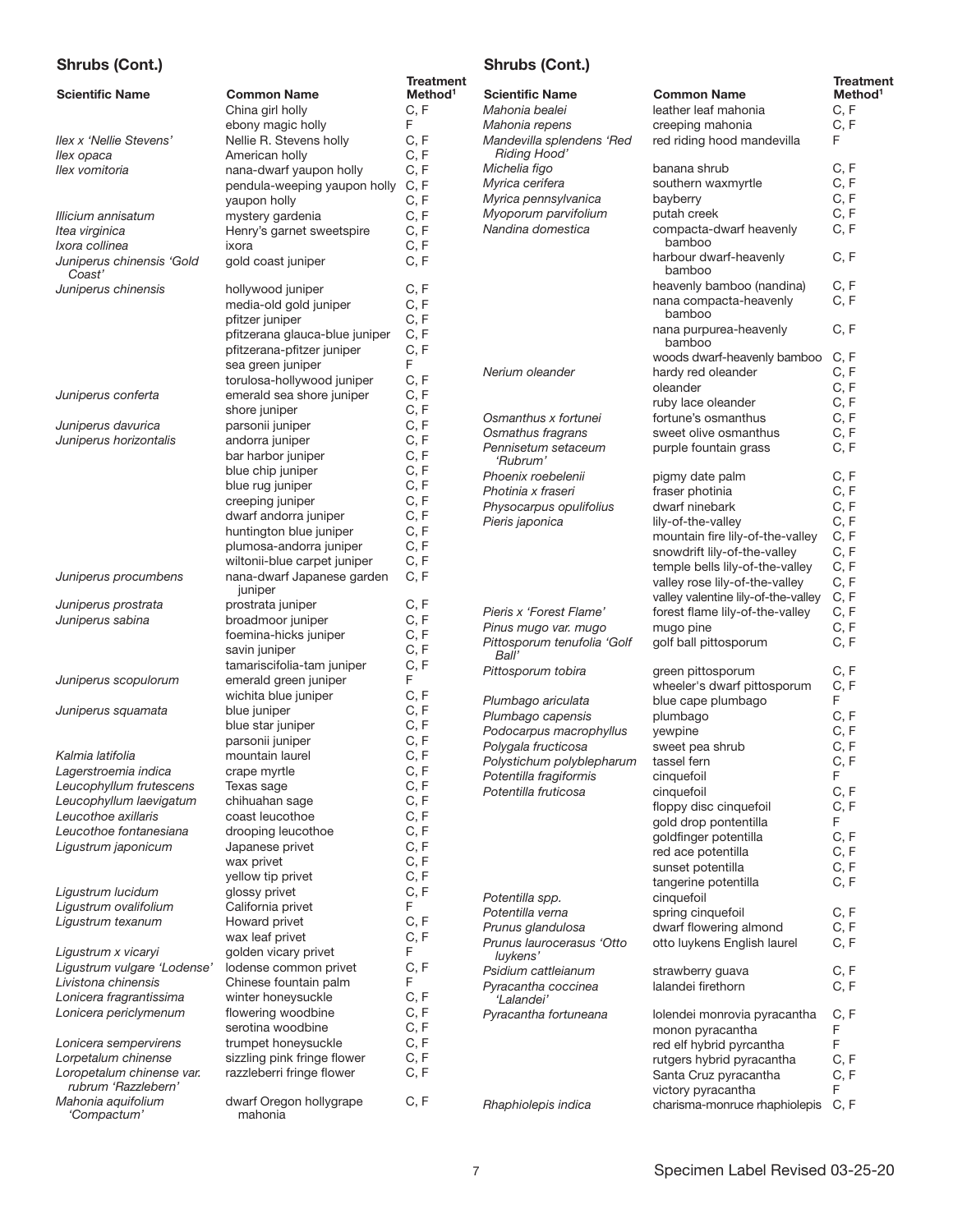## Shrubs (Cont.)

| <b>Scientific Name</b>                                           | <b>Common Name</b>                                                                 | Treatment<br>Method <sup>1</sup> |
|------------------------------------------------------------------|------------------------------------------------------------------------------------|----------------------------------|
|                                                                  | enchantress-moness<br>rhaphiolepis                                                 | F                                |
|                                                                  | rhaphiolepsis (India hawthorn)<br>springtime-Monme rhaphiolepis                    | C, F<br>F                        |
| Rhaphiolepsis indica<br>'Ballerina'                              | ballerina Indian hawthorn                                                          | C, F                             |
| Rhaphiolepis ovata                                               | roundleaf rhaphiolepis                                                             | C, F                             |
| Rhododendron<br>calendulaceum                                    | cannon's double azalea                                                             | C.F                              |
|                                                                  | flame azalea                                                                       | F                                |
|                                                                  | golden flare azalea                                                                | C, F                             |
|                                                                  | Klondike azalea                                                                    | C.F                              |
| Rhododendron<br>campylocarpum                                    | butterfly rhododendron                                                             | F                                |
| Rhododendron carolinianum x PJM rhododendron<br>daurium          |                                                                                    | C, F                             |
| Rhododendron catawbiense                                         | catawba album rhododendron                                                         | C, F                             |
|                                                                  | catawba rhododendron                                                               | C, F                             |
|                                                                  | Lord Roberts rhododendron                                                          | C, F                             |
|                                                                  | rocket rhododendron                                                                | C, F                             |
| Rhododendron caucasium x                                         | cunningham white                                                                   | C, F                             |
| ponticum                                                         | rhododendron                                                                       |                                  |
| Rhododendron exbury                                              | cannon's double azalea                                                             | C, F                             |
|                                                                  | golden flare azalea                                                                | C, F                             |
|                                                                  | Klondike azalea                                                                    | C, F                             |
| Rhododendron forrestii x<br>griersonianum                        | Rhododendron forrestii repens gomer waterer rhododendron<br>Elizabeth rhododendron | C, F<br>C, F                     |
| Rhododendron griffithianum                                       | Jean Marie rhododendron                                                            | C, F                             |
| Rhododendron hybrid spp.                                         | America rhododendron                                                               | C, F                             |
|                                                                  | English roseum rhododendron                                                        | F                                |
|                                                                  | nova zembla rhododendron                                                           | C, F                             |
|                                                                  | scintillation rhododendron                                                         | C, F                             |
| Rhododendron impeditum                                           | rhododendron                                                                       | C, F                             |
| Rhododendron indica                                              | formosa azalea                                                                     | C, F                             |
|                                                                  | waucabusa azalea<br>blue danube azalea                                             | C, F<br>C, F                     |
| Rhododendron kaempferi<br>Rhododendron kerume                    | coral bells azalea                                                                 | C, F                             |
|                                                                  | hino crimson azalea                                                                | C, F                             |
|                                                                  | hino pink azalea                                                                   | C, F                             |
|                                                                  | Mildred azalea                                                                     | C, F                             |
|                                                                  | snow azalea                                                                        | C, F                             |
| Rhododendron maximum                                             | rhodie max (rosebay)                                                               | C, F                             |
| Rhododendron mucronulatum                                        | rhododendron                                                                       | F                                |
| Rhododendron obtusum                                             | hino crimsom azalea                                                                | C, F                             |
| Rhododendron ponticum                                            | chioniodes rhododendron                                                            | C, F                             |
| Rhododendron racemosum                                           | daphinoides rhododendron<br>dwarf scarlet wonder                                   | C, F<br>C, F                     |
|                                                                  | rhododendron<br>tribly rhododendron                                                |                                  |
|                                                                  | unique rhododendron                                                                | C, F<br>C, F                     |
|                                                                  | vulcan rhododendron                                                                | C, F                             |
| Rhododendron sassthigiatim x ramapo rhododendron<br>carolinianum |                                                                                    | C, F                             |
| Rhododendron satuski                                             | gumpo pink azalea<br>higasa azalea                                                 | C, F<br>F                        |
|                                                                  | reijn azalea                                                                       | C, F                             |
| Rhododendron spp. hybrids                                        | carror azalea                                                                      | C, F                             |
|                                                                  | fashion azalea                                                                     | C, F                             |
|                                                                  | gerard Christina azalea                                                            | F                                |
|                                                                  | girard Roberta azalea                                                              | C, F                             |
|                                                                  | golden flare exbury azalea                                                         | F                                |
|                                                                  | helmut vogel azalea<br>hershey red azalea                                          | F<br>F                           |
|                                                                  | hot shot azalea                                                                    | C, F                             |
|                                                                  | hume azalea                                                                        | F                                |
|                                                                  | Inga azalea                                                                        | F                                |

## Shrubs (Cont.)

| ວາກ ແນວ (ບບກເ.)                                   |                                                       | <b>Treatment</b>    |
|---------------------------------------------------|-------------------------------------------------------|---------------------|
| <b>Scientific Name</b>                            | <b>Common Name</b>                                    | Method <sup>1</sup> |
|                                                   | Irene Koster azalea                                   | C.F                 |
|                                                   | President Clay azalea                                 | C, F                |
|                                                   | traditional azalea                                    | C, F                |
| Rhus lancea                                       | African sumac                                         | C, F                |
| Rhus typhina                                      | staghorn sumac                                        | C, F                |
| Rosa x 'Flower carpet'                            | red groundcover rose                                  | C, F                |
| Rosa rugosa                                       | ramanas rose                                          | C, F                |
| Rosmarinus officinalis                            | rosemary                                              | F                   |
| Senecio cineraria                                 | dusty miller                                          |                     |
| Skimmia japonica                                  | Japanese skimmia                                      | C, F                |
| Skimmia revesiana                                 | reeve's skimmia                                       | C, F                |
| Solanum rantonetii 'Royal<br>purple'              | Paraguay nightshade                                   | C, F                |
| Spiraea x bumalda 'Anthony<br>Waterer'            | Anthony Waterer spiraea                               | C, F                |
| Spiraea x cinerea 'Grefsheim'                     | first snow spiraea                                    | C.F                 |
| Spiraea japonica                                  | dolchia spiraea                                       | C, F                |
|                                                   | Japanese alpine spiraea                               | C, F                |
|                                                   | magic carpet spiraea                                  | C, F                |
|                                                   | neon flash spiraea                                    | C, F                |
|                                                   | shirobana spiraea                                     | C, F                |
| Spiraea x vanhouttei                              | vanhoutte spirea                                      | C, F                |
| Streptosolen jamesonii                            | marmalade bush                                        | C, F                |
| Syringa rothomagenesis                            | Chinese lilac                                         | C. F                |
| Syringa vulgaris                                  | common lilac                                          | F                   |
| Taxus cuspidata                                   | Japanese yew                                          | F                   |
| Tecomaria capensis                                | cape honeysuckle                                      | C, F                |
| Ternstroemia gymnanthera                          | Japanese ternstroemia                                 | C, F                |
| Teucrium fruticans                                | bush germander                                        | C, F                |
| Thevetia nerifolia                                | yellow oleander<br>emerald arborvitae                 | C, F<br>C, F        |
| Thuja occidentalis                                | globosa-globe arborvitae                              | C, F                |
|                                                   | little giant-dwarf arborvitae                         | C, F                |
|                                                   | nigra-dark American arborvitae                        | C, F                |
|                                                   | pyramidalis arborvitae                                | C, F                |
|                                                   | rheingold arborvitae                                  | C, F                |
|                                                   | techny arborvitae                                     | F                   |
|                                                   | woodwardii arborvitae                                 | C, F                |
| Thuja orientalis                                  | aureus nana-dwarf golden<br>arborvitae                | C, F                |
|                                                   | minima glauca-dwarf arborvitae                        | C, F                |
| Tibouchina urvilleana                             | princes flower                                        | C, F                |
| Veitchia merrilli                                 | Christmas palm                                        | F                   |
| Viburnum bodnantense                              | pink dawn viburnum                                    | C, F                |
| Viburnum carlesii                                 | Koreanspice vibunum                                   | C, F                |
| Viburnum davidii                                  | David viburnum                                        | C, F                |
| Viburnum japonicum                                | Japanese viburnum                                     | F                   |
| Viburnum judd (V. x juddii)                       | judd viburnum                                         | C, F                |
| Viburnum lantana                                  | wayfaringtree viburnum                                | F<br>F              |
| Viburnum opulus sterile<br>Viburnum plicatum var. | common snowball viburnum<br>doublefile viburnum       | C, F                |
| tomentosum                                        |                                                       |                     |
| Viburnum setigerum<br>Viburnum tinus 'Compactum'  | tea viburnum                                          | F<br>F              |
| Viburnum trilobum                                 | spring bouquet viburnum<br>Am. cranberrybush viburnum | C, F                |
| Viburnum trilobum                                 | dwarf Am. cranberrybush                               | C, F                |
| 'Compactum'                                       | viburnum                                              |                     |
| Viburnum x pragense<br>Weigela florida            | Prague viburnum                                       | C, F<br>C, F        |
|                                                   | bristol Ruby weigela<br>java red weigela              | C, F                |
|                                                   | minuet weigela                                        | C, F                |
| Xylosma congestum                                 | xylosma                                               | F                   |
| Xylosma senticosa                                 | shiny xylosma                                         | F                   |
| Yucca filamentosa                                 | Adam's needle yucca                                   | C, F                |
| <sup>1</sup> C=container grown, F=field grown     |                                                       |                     |
|                                                   |                                                       |                     |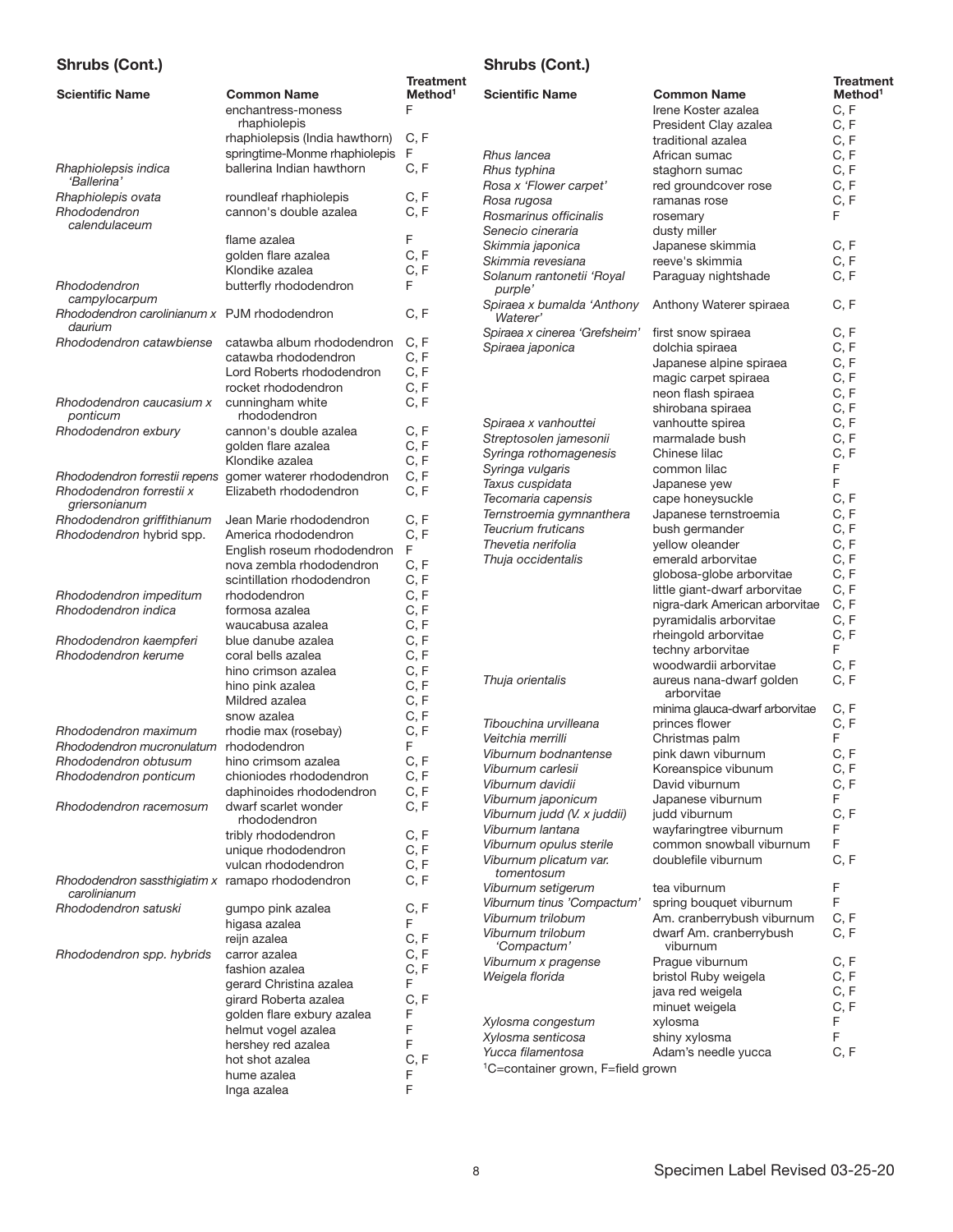## Groundcovers/Perennials

|                                                                            |                                                 | Treatment<br>Method <sup>1</sup> |
|----------------------------------------------------------------------------|-------------------------------------------------|----------------------------------|
| <b>Scientific Name</b><br>Achillea spp.                                    | <b>Common Name</b><br>yarrow                    | C, F                             |
| Achillea filipendulina                                                     | moonshine-fern/leaf yarrow                      | C, F                             |
| Achillea millefolium                                                       | common yarrow                                   | C, F                             |
| Achillea millefolium 'Paprika'                                             | paprika yarrow                                  | C, F                             |
| Achillea tomentosa                                                         | wooly yarrow                                    | C, F                             |
| Agapanthus africanus                                                       | lilly of the nile                               | C, F                             |
|                                                                            | queen anne lily of the nile<br>lily of the nile | C, F<br>C, F                     |
| Agapanthus 'Peter pan'<br>Ammophila breviligulata                          | beechgrass                                      | C, F                             |
| Aptenia cordifolia                                                         | red apple aptenia                               | C, F                             |
| Aquilegia x 'Dragon fly'                                                   | columbine                                       | C, F                             |
| Arctotheca calendula                                                       | cape weed                                       | F                                |
| Argyranthemum frutescens<br>"Butterfly'                                    | butterfly argyranthemum                         | C, F                             |
| Asparagus densiflorus 'Myers'<br>Asparagus retrofractus                    | pony tail fern                                  | C, F<br>C, F                     |
| Asparagus varieegata                                                       | tree fern                                       | C, F                             |
| Asparagus var. 'Meegers'                                                   |                                                 | C, F                             |
| Aspidistra elatior                                                         | cast iron plant                                 | C, F                             |
| Aster novae-angliae<br>Aster novi-belgii                                   | New England aster<br>New York aster             | C, F<br>C, F                     |
| Aster novi-belgii 'Persian rose' Persian rose dwarf aster                  |                                                 | C, F                             |
| Begonia sepmerflorens 'Amb white ambassador begonia<br>white'              |                                                 | C, F                             |
| Bergenia cordifolia                                                        | heartleaf bergenia                              | C, F                             |
| Bidens ferulifolia 'Peters gold'                                           | Peter's gold bidens                             | C, F                             |
| Brachycome x 'New amethyst'                                                | swan river daisy new amethyst                   | C, F                             |
| Callistepheus chinensis                                                    | China aster                                     | C, F                             |
| Carex albula                                                               | frosty curls sedge                              | C, F<br>C, F                     |
| Carex spp.<br>Carpobrotus edulis                                           | variegated carex<br>largeleaf ice plant         | F                                |
| Catharanthus roseus                                                        | Madagascar periwinkle                           | C, F                             |
| Chasmanthium latifloium                                                    | northern sea oats                               | C, F                             |
| Chrysanthemum maximum                                                      | shasta daisy                                    | C, F                             |
| Chrysanthemum spp.                                                         | chrysanthemum species                           | C, F                             |
| Clivia miniata 'French hybrid'                                             | kafir lily                                      | C, F                             |
| Cordyline indiyisa<br>Coreopsis verticillata                               | blue dracaena<br>threadleaf coreopsis           | C, F<br>C, F                     |
| Coreopsis verticillata<br>'Moonbeam'                                       | moonbeam coreopsis                              | C, F                             |
| Cortaderia selloana                                                        | pampas grass                                    | C, F                             |
| Cuphea hyssopifolia                                                        | false or Mexican heather                        | C, F                             |
| Cyperus albostriatus                                                       | dwarf umbrella grass                            | C, F                             |
| Dahlia hybrid Dwarf                                                        | dwarf dahlia                                    | C, F                             |
| Dahlia x 'Royal Dahlietta pink' dwarf dahlia wendy pink<br>Delosperma alba | white iceplant                                  | C, F<br>F                        |
| Delosperma cooperi                                                         | ice plant                                       | C, F                             |
| Delosperma nubigenum                                                       | hardy ice plant                                 | C, F                             |
| Descampsia caespitosa                                                      | descampsia                                      | C, F                             |
| Dianthus gratianopolitanus<br>'Firewitch'                                  | firewitch cheddar pink                          | C, F                             |
| Dianthus gratianopolitanus<br>'Treasure'                                   | crimson treasure cheddar pink                   | C, F                             |
| Dianthus plumaris<br>Dietes vegeta                                         | cottage pink<br>fortnight lily                  | C, F<br>C, F                     |
| Drosanthemum floribundum                                                   | trailing rosea iceplant                         | F.                               |
| Drosantheumum hispidum                                                     | iceplant                                        | C, F                             |
| Dryopteris erythrosora                                                     | autumn fern                                     | C, F                             |
| Dryopteris marginalis                                                      | marginal wood fern                              | C, F                             |
| Dryopteris x australis                                                     | dixie wood fern                                 | C, F                             |
| Dymondia margaritae                                                        | diamond marguerite                              | C, F<br>C, F                     |
| Ensete ventricosum<br>Equisetum scirpoides                                 | absynnian banana<br>dwarf horsetail             | C, F                             |
| Erianthus ravennae                                                         | hardy pampasgrass                               | C, F                             |
| Erigeron speciosum                                                         | darkest of all fleabane                         | C, F                             |
| 'Darkest of all'<br>Euryops pectinatus                                     | dwarf euryops                                   | C, F                             |
| 'Munchkin'                                                                 |                                                 |                                  |
| Eustoma grandiflorum 'Pink'<br>Evolvulus nuttallianus                      | pink lisianthus<br>blue daze                    | C, F<br>C, F                     |
|                                                                            |                                                 |                                  |

## Groundcovers/Perennials (Cont.)

|                                             |                               | <b>Treatment</b>            |
|---------------------------------------------|-------------------------------|-----------------------------|
| <b>Scientific Name</b>                      | <b>Common Name</b>            | Method <sup>1</sup><br>C, F |
| Fatshedra japonica                          | Japanese aralia               |                             |
| Festuca ovina glauca                        | blue fescue                   | C, F                        |
| Gaillardia x grandifloria                   | blanket flower                | C, F                        |
| Gaillardia x grandiflora<br><i>'Goblin'</i> | goblin blanket flower         | F                           |
| Gazania spp.                                | gazania                       | C, F                        |
| Geranium cinerium "Ballerina"               | ballerina cranesbill          | C.F                         |
| Geranium sanquineum<br>'Bloody cran'        | bloody cranesbill             | C, F                        |
| Geranium subcaulescens                      | black eyed magenta cranesbill | C, F                        |
| Geum spp                                    | avens                         | C, F                        |
| Geum quellyon                               | geum                          | C, F                        |
| Gypsophila paniculata                       | baby's breath                 | C, F                        |
| Hakonechloa macroaureola                    | golden hakonechloa            | C, F                        |
| Hedera canariensis                          | Algerian ivy                  | F                           |
| Hedera helix                                | English ivy                   | C, F                        |
| Helichrysum petiolare<br>'White licorice'   | white licorice helichrysum    | C, F                        |
| Heliotropium fragrans                       | common heliotrope             | C.F                         |
| Hemerocallis spp.                           | daylily                       | C.F                         |
| Hesperaloe parvifolia                       | red yucca                     | C, F                        |
| Heuchera x 'Bressingham'                    | bressingham coral bells       | C, F                        |
| Heuchera micrantha                          | coral bells                   | C, F                        |
| Hosta 'Francee'                             | francee plantain lily         | C, F                        |
| Hosta fortunei                              | plantain lily                 | C, F                        |
| Hosta lancifoila                            | albo-marginata hosta          | C, F                        |
|                                             | narrow leafed plantain lily   | С                           |
| Hosta x 'Patriot'                           | patriot plantain lily         | C, F                        |
| Houttuynia cordata<br>'Chameleon'           | chameleon houttuynia          | C, F                        |
| Hymenoxys acaulis                           | angelita daisy                | C, F                        |
| <i>Hypericum</i> spp.                       | St. Johnswort                 | C, F                        |
| Impatiens walleryana 'Lipstick'             | lipstick impatiens            | C, F                        |
| Imperata cylindrical 'Rubra'                | Japanese blood grass          | C, F                        |
| Ipomea acuminata<br>'Blue dawn'             | blue dawn morning glory       | C, F                        |
| Iris pumila 'Yellow'                        | yellow dwarf bearded iris     | C, F                        |
| Iris siberica                               | iris                          | C, F                        |
| Jasminum nitidum                            | angelwing jasmine             | C, F                        |
| Jasminum polyanthum                         | pink jasmine                  | C, F                        |
| Kniphofia uvaria 'Flamenco'                 | flamenco red hot poker        | C.F                         |
| Lampranthus spectabilis                     | trailing iceplant             | F                           |
| Leptospermum scoparium                      | broom teatree/manuka          | C, F                        |
| Liatris spicata 'Floristan Violet'          | floristan violet gay feather  | C, F                        |
| Limonium perezii                            | statice                       | C, F                        |
| Liriope gigantea                            | white lily turf               | C, F                        |
|                                             | giant lily turf               | C, F                        |
| Liriope muscari                             | lilac beauty lily turf        | C, F                        |
|                                             | majestic lily turf            | C, F                        |
|                                             | monroe white lily turf        | C, F                        |
|                                             | silvery sunproof lily turf    | C, F                        |
|                                             | variegated liriope lily turf  | C, F                        |
|                                             | big blue lily turf            | C, F                        |
| Liriope spicata                             | green/creeping lily turf      | C, F                        |
|                                             | silver dragon lily turf       | C, F                        |
| Lonicera japonica                           | Japanese honeysuckle          | F                           |
| Lysimachia mummularia                       | moneywort                     | C, F                        |
| Lysimachia punctata                         | dotted loosestrife            | C, F                        |
| Matteuccia struthiopteris                   | ostrich fern                  | C, F                        |
| Matthiola incana 'Harmony'                  | stock                         | C, F                        |
| Miscanthus sinensis                         | eulalia grass                 | C, F                        |
| Miscanthus sinensis<br>'Gracillimus'        | maiden grass                  | C, F                        |
| Moraea iridioides                           | African iris                  | C, F                        |
| Oenothera missouriensis                     | ozark sundrops                | C, F                        |
| Oenothera speciosa<br>"Siskiyou pink'       | siskiyou evening primrose     | C, F                        |
| Onoclea sensibilis                          | sensitive fern                | C, F                        |
| Ophiopogon japonicus                        | dwarf mondo grass             | C, F                        |
|                                             | mondo grass                   | C, F                        |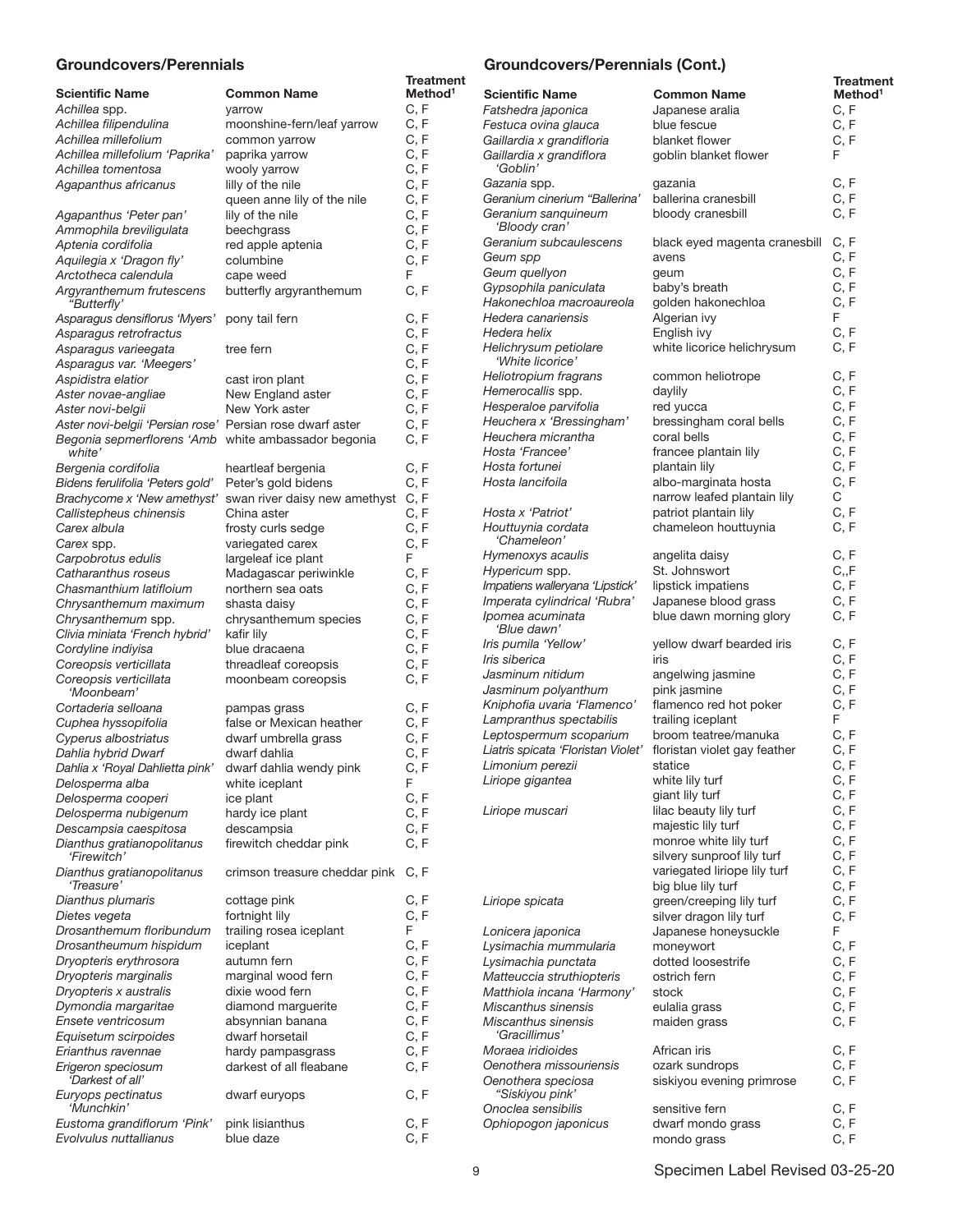## Groundcovers/Perennials (Cont.)

|                                               |                                  | <b>Treatment</b>    |
|-----------------------------------------------|----------------------------------|---------------------|
| <b>Scientific Name</b>                        | <b>Common Name</b>               | Method <sup>1</sup> |
| Origanum libanoticum                          | oregano                          | C, F                |
| Osmunda cinnamomea                            | cinnamon fern                    | C, F                |
| Osmunda regalis                               | royal fern                       | C, F                |
| Osteospermum fruticosum                       | trailing African daisy           | F                   |
| Pachysandra terminalis                        | Japanese spurge                  | C, F                |
| Pachysandra terminalis<br>'Green sheen'       | green sheen Japanese spurge      | C, F                |
| Parthenocissus quinquefolia                   | Virginia creeper                 | C, F                |
| Pelargonium x hortorum                        | zonal geranium                   | C, F                |
| Pelargonium peltatum                          | ivy geranium                     | C, F                |
| Pennisetum alopecuroides                      | fountain grass                   | C, F                |
| Pennisetum setaceum                           | chrimson fountaingrass           | C, F                |
| Penstemon x 'Apple blossom'                   | apple blossom penstemon          | C, F                |
| Pentas lanceolata                             | star clusters                    | C, F                |
| Perovskia atriplicifolia                      | Russian sage                     | C, F                |
| Petunia-hybrids                               | garden petunias                  | C, F                |
| Phalaris arundinacea picta                    | ribbon grass                     | C, F                |
| Phlox subulata                                | moss pink                        | C, F                |
| Phormium tenax 'Jack Spratt'                  | Jack Spratt New Zealand flax     | C, F                |
| Polystichum acrostichoides                    | Christmas fern                   | C, F                |
| Polystichum polyblepharum                     | tassel fern                      | C, F                |
| Ratbida columnifera                           | Mexican hat                      | C, F                |
| Rudbeckia fulgida                             | blackeyed susan                  | C, F                |
| Ruscus hypophyllum                            | butcher's broom (Israeli ruscus) | C, F                |
| Salvia daghestanica                           | platinum sage                    | C, F                |
| Salvia grahamii                               | graham's sage                    | C, F                |
| Sasa pygmaea                                  | dwarf bamboo                     | C, F                |
| Scutellaria resinosa                          | skull cap                        | C, F                |
| Sedum x 'Autumn joy'                          | autumn joy stonecrop             | C, F                |
| Sedum x 'Vera Jameson'                        | Vera Jameson stonecrop           | C, F                |
| Tagetes patula 'Little Hero'                  | little hero marigold             | C, F                |
| Trachelospermum asiaticum                     | Asian jasmine                    | C, F                |
| Tulbaghia violacea                            | society garlic                   | C, F                |
| Verbena rigida                                | veined verbena                   | C, F                |
| Vinca major                                   | bigleaf periwinkle               | C, F                |
| Vinca minor                                   | dwarf periwinkle                 | F                   |
| Vinca spp.                                    | periwinkle                       | F                   |
| <sup>1</sup> C=container grown, F=field grown |                                  |                     |

## Field-Grown Non-Bearing Trees and Vines<sup>1</sup>

| <b>Common Name</b> |                 |
|--------------------|-----------------|
| almond             | grape, European |
| apple              | grapefruit      |
| apricot            | kiwi            |
| avocado            | lemon           |
| blackberry         | loganberry      |
| black walnut       | macadamia nut   |
| blueberry          | nectarine       |
| boysenberry        | olive           |
| cherry, sour       | orange          |
| cherry, sweet      | peach           |
| currant            | pear            |
| dewberry           | pecan           |
| elderberry         | pistachio       |
| English walnut     | plum            |
| fig                | pomegranate     |
| filbert            | prune           |
| gooseberry         | raspberry       |
|                    |                 |

grape, American

<sup>1</sup>Apply only to listed field grown crops. Do not apply to container grown crops. Non-bearing fruit and nut trees and non-bearing vineyards are defined as plants that will not bear fruit for at least one year after treatment.

#### Ornamental Bulbs in Landscape Settings

Gallery 75 Dry Flowable may be applied for control of susceptible annual weeds in ornamental bulbs such as bulbous iris, daffodil (narcissus), gladiolus, hyacinth, lilies, and tulip. Apply Gallery 75 Dry Flowable to the soil surface 2 to 4 weeks after planting but prior to the emergence of

annual weeds. Gallery 75 Dry Flowable may also be applied following bulb emergence but prior to flowering and after flowering. For fall planted bulbs, apply Gallery 75 Dry Flowable in late winter or early spring to weedfree soil surfaces. For bulbs, make a single application within 30 days following planting and prior to bulb emergence. Do not exceed the 0.66 lb of Gallery 75 Dry Flowable per acre rate.

#### Specific Use Precautions and Restrictions:

- Do not use Gallery 75 Dry Flowable for weed control in ornamental bulbs grown for commercial production.
- Gallery 75 Dry Flowable is not recommended for application to:
	- Tulip plants that have emerged to a height greater than 3/4 inch. • Gladiolus prior to emergence or if corms are less than one inch in diameter.
	- Bulbs while they are flowering.

#### Shadehouse Areas

Gallery 75 Dry Flowable may be applied in open shadehouse-type structures where the natural flow of air is unimpeded. Do not apply in enclosed greenhouses or in enclosed shadehouse-type structures. Do not apply within three weeks prior to enclosing greenhouses or poly-type structures.

## Christmas Tree and Conifer Plantations

#### Gallery 75 Dry Flowable - Alone

Apply Gallery 75 Dry Flowable as a directed spray to the soil surface or as an over the top spray to established plantings of field grown Christmas tree and conifer species listed in this label. Follow all instructions provided in the General Information section of this label.

#### Specific Use Precautions and Restrictions:

Do not apply Gallery 75 Dry Flowable to seedbeds or seedling transplant beds. Apply only to established plantings. Established plants are defined as those that have been transplanted into their final growing location for a sufficient period of time to allow the soil to be firmly settled around the roots from packing and rainfall or irrigation.

#### Gallery 75 Dry Flowable - Tank Mix

Tank mix combinations of Gallery 75 Dry Flowable plus other labeled herbicides may be used in established Christmas tree plantings. When applied according to use directions, these tank mixes will provide control of susceptible weed species listed on the respective product labels. Refer to tank mix product labels for specific use directions, precautions and limitations before use. Refer to tank mix instructions for Gallery 75 Dry Flowable in the Mixing Directions section.

Gallery 75 Dry Flowable plus Roundup: Apply tank mix combinations of Gallery 75 Dry Flowable plus Roundup as directed sprays only in Christmas tree plantings. When applied as directed, Gallery 75 Dry Flowable plus Roundup will provide postemergence control of susceptible weed species listed on the label for Roundup and residual preemergence control of susceptible weed species listed on the label for Gallery 75 Dry Flowable. Refer to the label for Roundup for specific use directions, precautions and limitations before use. Refer to tank mix instructions for Gallery 75 Dry Flowable in the Mixing Directions section.

#### Specific Use Precautions and Restrictions:

- Do not apply sprays containing Roundup over the top of Christmas tree plantings.
- Extreme care must be exercised to prevent contact of sprays containing Roundup with foliage or stems of Christmas trees or other desirable plants or severe plant damage or death may result.

#### Non-Cropland Areas

Use Gallery 75 Dry Flowable as a preemergence herbicide for control of listed broadleaf weeds in non-cropland areas including industrial sites, utility substations, parking lots, driveways, walking paths, highway guardrails, sign posts and delineators where maintenance of bare ground is desired.

Apply Gallery 75 Dry Flowable anytime prior to germination of target weeds. Areas to be treated should be free of established weeds or existing weeds should be controlled with postemergence herbicides.

Refer to the General Information section prior to using this product on non-cropland areas.

#### Tank Mixing

Gallery 75 Dry Flowable is compatible and can be tank mixed with other herbicides registered for use on non-cropland areas. Applied as directed, tank mixes containing Gallery 75 Dry Flowable will provide control of susceptible weed species listed on the respective labels. All directions, precautions and limitations on the respective product labels apply to the tank mix use. Refer to tank mix instructions for Gallery 75 Dry Flowable in the Mixing Directions section.